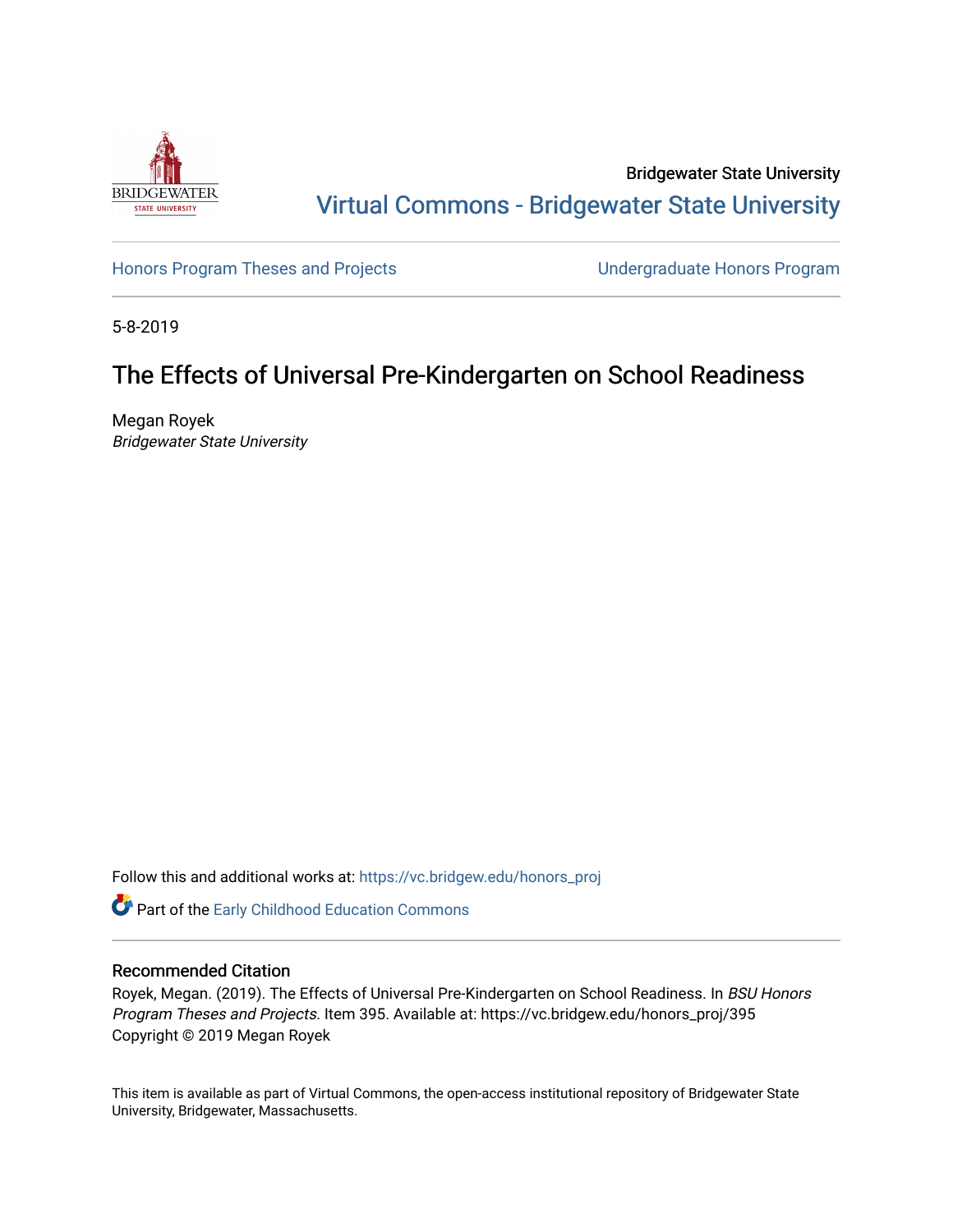The Effects of Universal Pre-Kindergarten on School Readiness

Megan Royek

# Submitted in Partial Completion of the Requirements for Commonwealth Honors in Early Childhood Education

Bridgewater State University

May 8, 2019

Dr. Heather Pacheco-Guffrey, Thesis Advisor Dr. Andrea Cayson, Committee Member Dr. Jeanne Ingle, Committee Member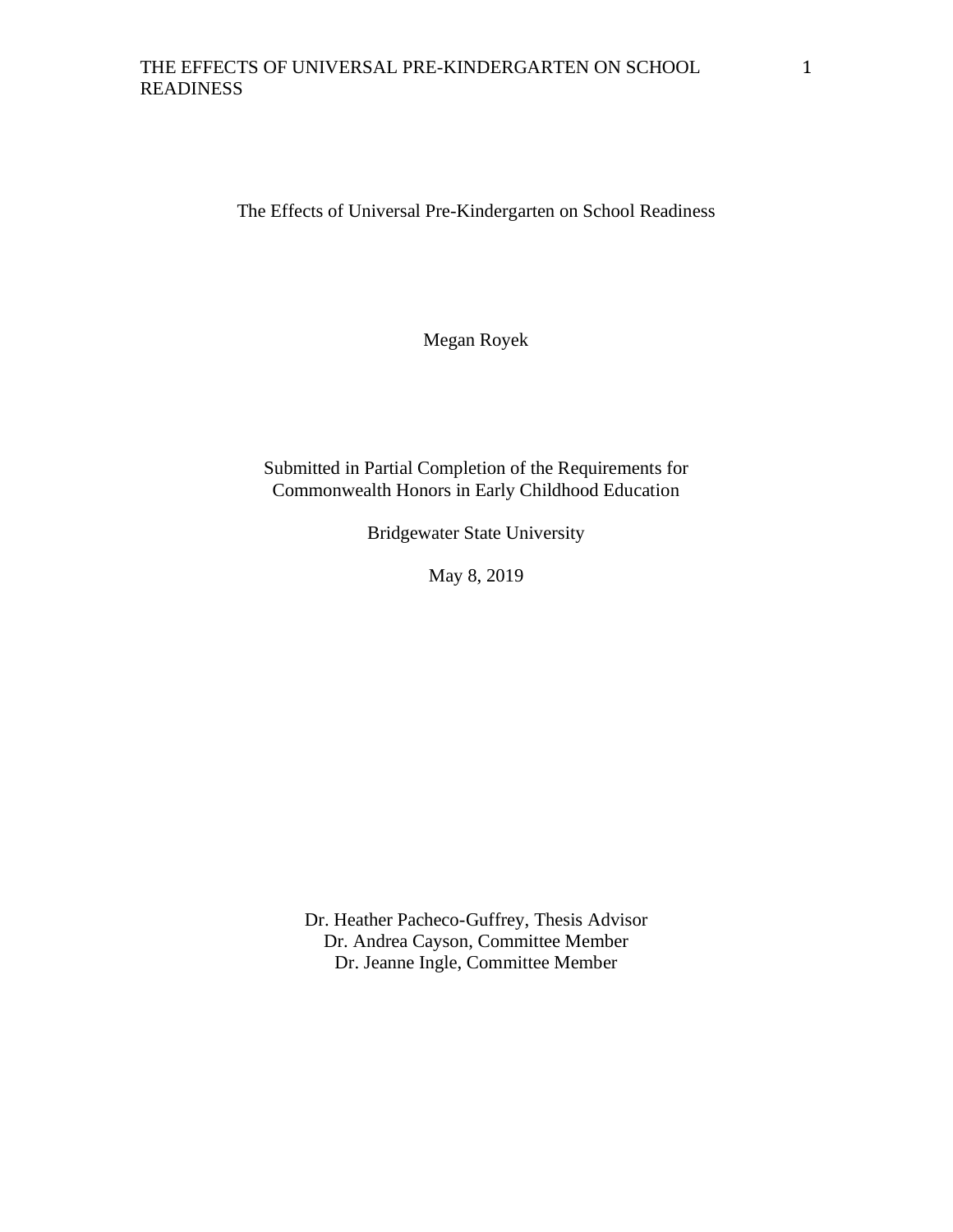#### **The Effects of Universal Pre-Kindergarten on School Readiness**

#### **By Megan Royek**

#### **Abstract**

Universal Pre-Kindergarten (Universal Pre-K) refers to government-funded preschool programs by the state (Rock, 2018). Universal Pre-kindergarten is an initiative to enhance children's cognitive development and learning before entering kindergarten (Atchison, Parker & Diffey, 2017). Universal Pre-Kindergarten is a controversial topic due to the cost of sending students, which requires funding from the government (Rock, 2018). By conducting research through a literature review, I hope to discover the pros and cons of the effects of universal Pre-K on children's educational trajectories as well as their cognitive development and social/emotional skills. Through research I hope to come to a concrete conclusion supported by evidence about the nature of the impact of universal Pre-K on student learning and development by focusing on the political aspects, and the effects on students of varying socioeconomic status. This data is critical to the Early childhood field because Pre-K is the beginning of education, and not all students attend, which has the potential to impact students' future learning.

#### **Introduction**

Currently in our nation there is a debate over whether or not pre-Kindergarten (pre-K) should be required across the United States, and making pre-K universal. The National Association for the Education of Young Children (NAEYC) states that, "'...universal pre-K means that pre-K programs are available to any child in a given state, regardless of family income, children's abilities, or other factors.'" (Rock, 2018). The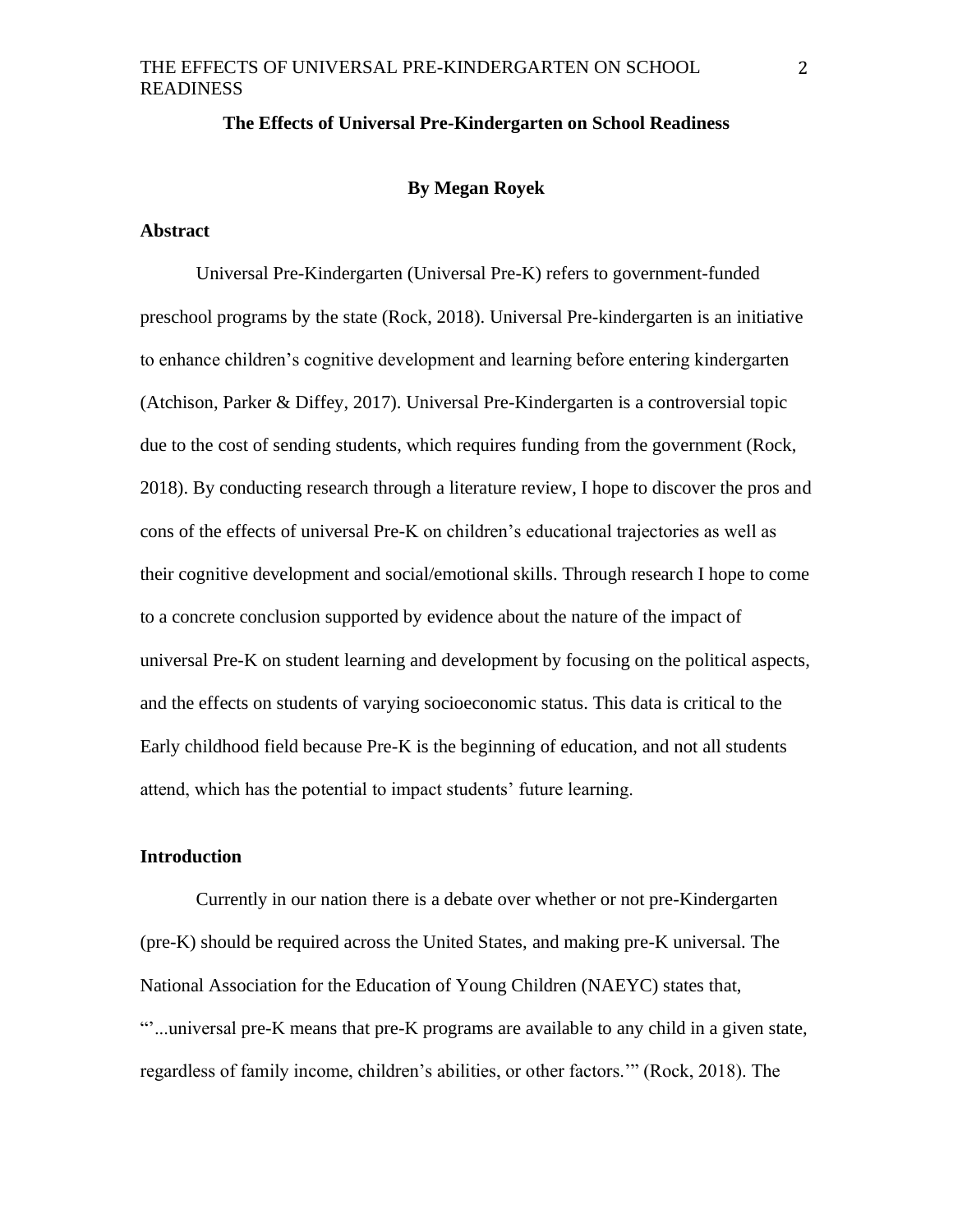Some states are not advocating for a Universal Pre-K program, while others have implemented it. Only thirty-nine states along with the District of Columbia offer varying forms of Universal Pre-K programs, but not every child is eligible to attend, which would not qualify the programs as a complete Universal Pre-K Program (Rock, 2018). In order for a child to be considered for universal pre-k, the program must be offered to every child, regardless of the circumstances. (Rock, 2018). Florida, Georgia, and Oklahoma are presently the only states in the United States that offer complete Universal Pre-K programs for all children old enough to enter Pre-K. (Rock, 2018) The Every Student Succeeds Act (ESSA) provides states with assistance for how to fund Pre-K programs as well as ways states can change to support students as they enter Pre-K the best way possible (Atchison et al., 2017).

Early childhood education is a broad term used to describe any type of educational program that serves children in their preschool years, before they are old enough to enter kindergarten (Preschoolteacher.org, 2019). There are a variety of early childhood programs and services available including public preschool, licensed community-based child-care programs, Head Start, and Early Intervention (EEC, 2019).

#### **What is preschool? What is pre-K?**

Prior to discussion regarding universal pre-kindergarten (pre-K) programs, we will examine the different types of pre-K and the overall effects of high-quality pre-K programs, both private and public. There is a difference between Pre-school and Pre-Kindergarten. Pre-school can include children ranging from infants-age 5, where Pre-Kindergarten refers to children ages 4-5 or beginning school a year prior to entering kindergarten (EEC, 2019). Massachusetts district state cutoff dates for children entering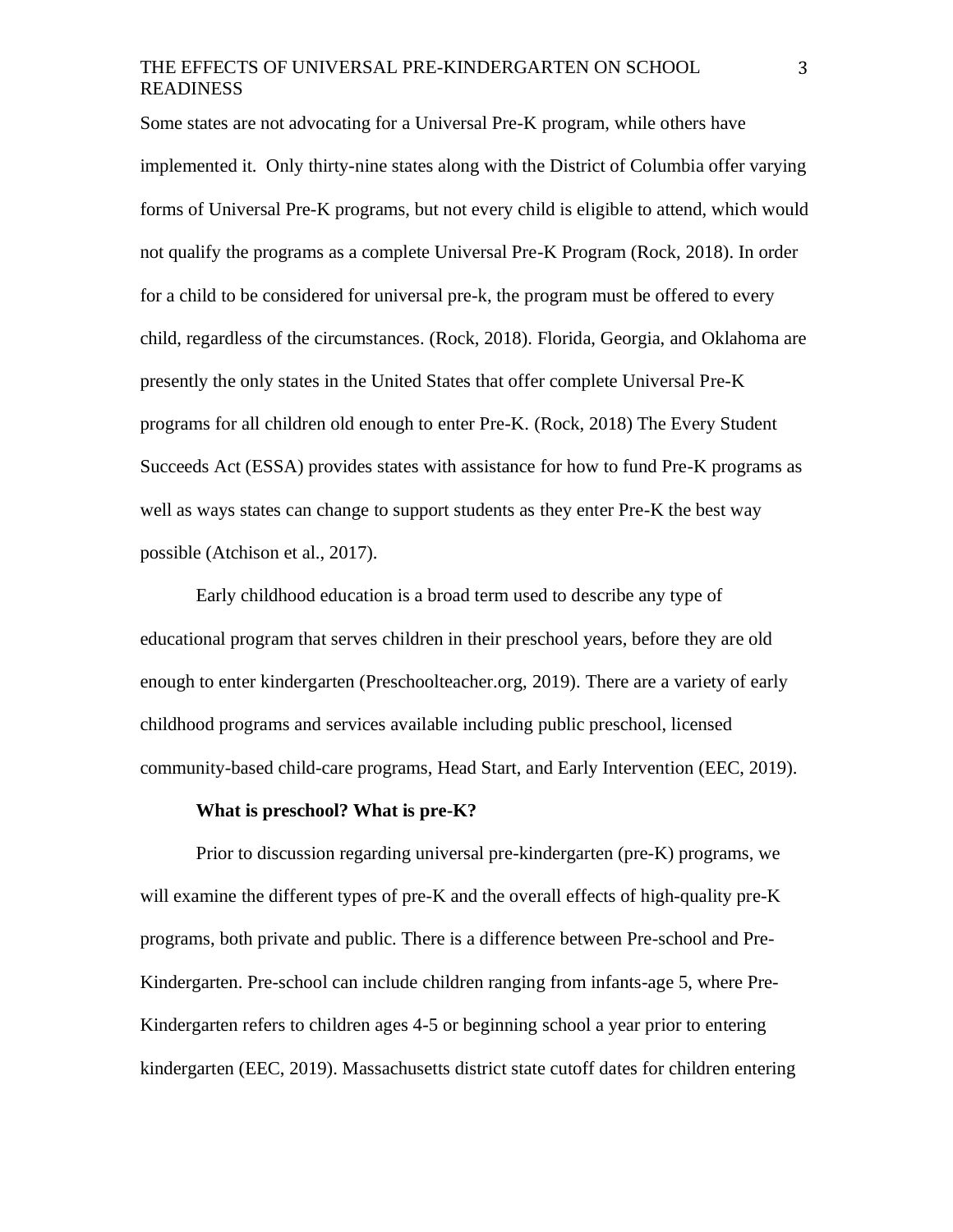kindergarten; children must be five years old by the cutoff date upon entering kindergarten (Massachusetts Department of Education, 2017).

#### **Does pre-K have curriculum?**

In states across the U.S., Pre-K curriculum is implemented, including emergent curricula, which emphasizes students interests rather than pre-determined subjects, though not universally (Mead, 2017). Many states only have pre-K guidelines and not content-based standards (National Center on Early Childhood Quality Assurance, 2016). Each state has a set of standards or frameworks for pre-K and early learning, and the standards and frameworks for each state can be found through the Administration for Children & Families Office of Child Care under the Early Learning Standards and Guidelines (National Center on Early Childhood Quality Assurance, 2016) is the content of what is taught. For pre-K programs the majority of the states offer a form of pre-K standards/frameworks for children ages 3-5 (National Center on Early Childhood Quality Assurance, 2016). 35 out of 50 states, as well as the District of Columbia, provide a foundation for standards or frameworks, including Massachusetts according to the Administration for Children & Families Office of Child Care (National Center on Early Childhood Quality Assurance, 2016). 15 out of 50 States only offer guidelines for pre-K (National Center on Early Childhood Quality Assurance, 2016). The National Institute for Early Education Research (NIEER) released the new criteria and guidance for selecting and adopting curricula and supports to implement curriculum (Mead, 2017).

"In 2008-2009, NIEER found 18 out of 51 state-funded pre-K programs (35%) had at least one state-approved comprehensive curriculum for use in pre-K. In 2016-2017, this increased to 48% of pre-K programs, 29 out of 61 programs located in 23 states and D.C. An additional six programs had a list of recommended comprehensive curricula; and 11 pre-K programs required all pre-k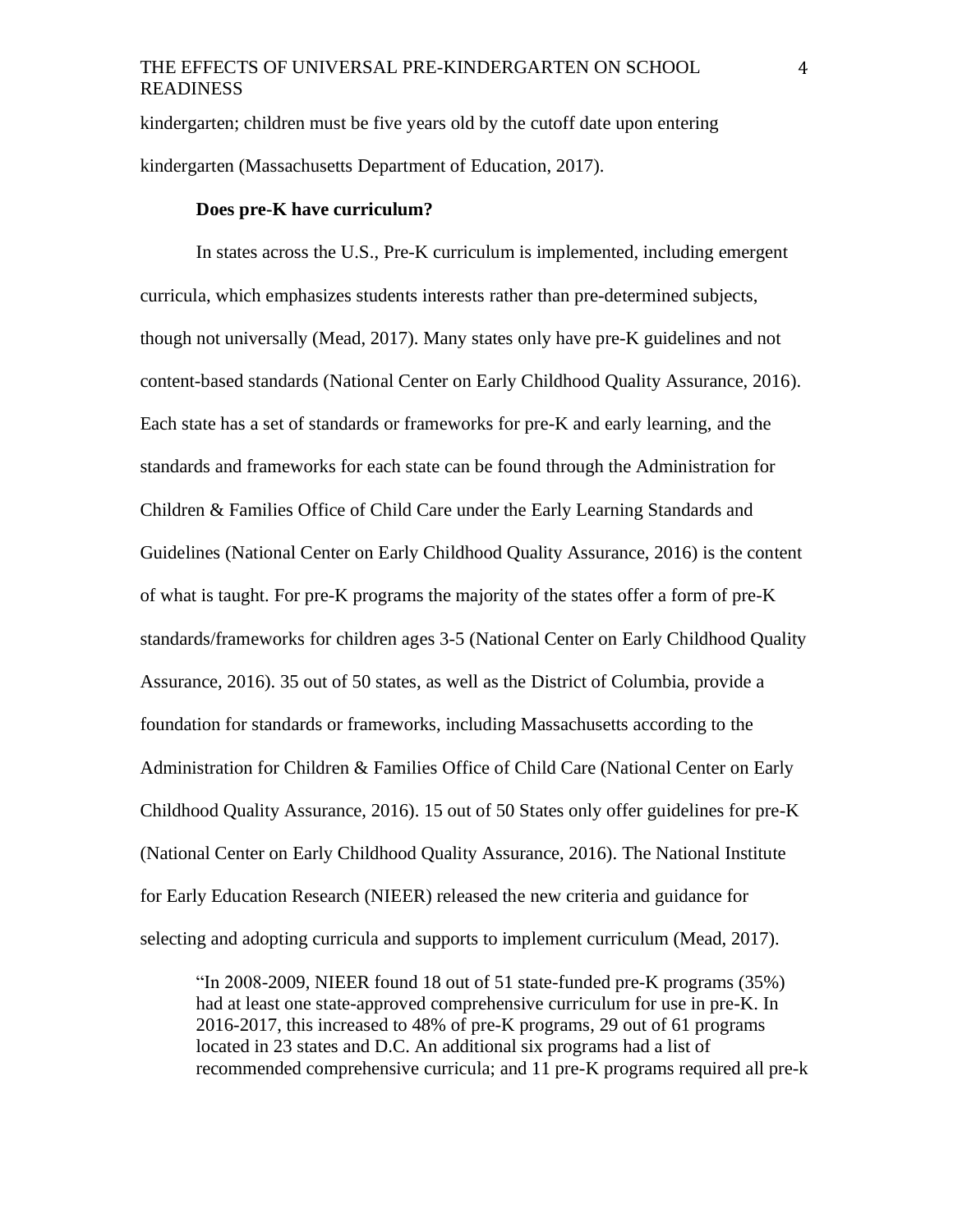providers in any setting to use a specific comprehensive curriculum (Weisenfeld, 2018, P. 1 & 2)."

Texas, with one of largest preschool programs in the U.S., and Tennessee are among states that do not meet the new NIEER standard (Mead, 2017). Massachusetts currently possesses curriculum frameworks and standards for pre-K, and uses Common Core Standards for curriculum (Massachusetts Department of Education Frameworks, 2018).

#### **Funding for pre-K programs.**

Funding of pre-Kindergarten varies. The U.S. federal and state governments funds public pre-school programs while customers pay for private programs directly. Private programs receive their funds elsewhere, therefore private programs charge tuition. According to state regulations of private schools, Massachusetts children requiring special education may pre-pay tuition for no longer than 3 months at any private school (U.S. Dept of Ed, Office of Innovation and Improvement, 2009). Public Pre-K programs are funded 55% federally, 32% by state, and 13% locally (Parker, Diffey, Atchison, 2018). The majority of the federal funds go towards Head Start programs (Parker et al., 2018). Nine states use the K-Grade 12 funding formula to fund their pre-K programs, which include: Colorado, Iowa, Kentucky, Maine, Oklahoma, Texas, Vermont, West Virginia, and Wisconsin. In Maine, Oklahoma, and West Virginia pre-K students, just like kindergarten-12 students, receive the same base amount per-pupil (Parker et al., 2018).

States can use three different types of funding including fund appropriation for programs, block grants, and the state funding formula (Parker et al., 2018).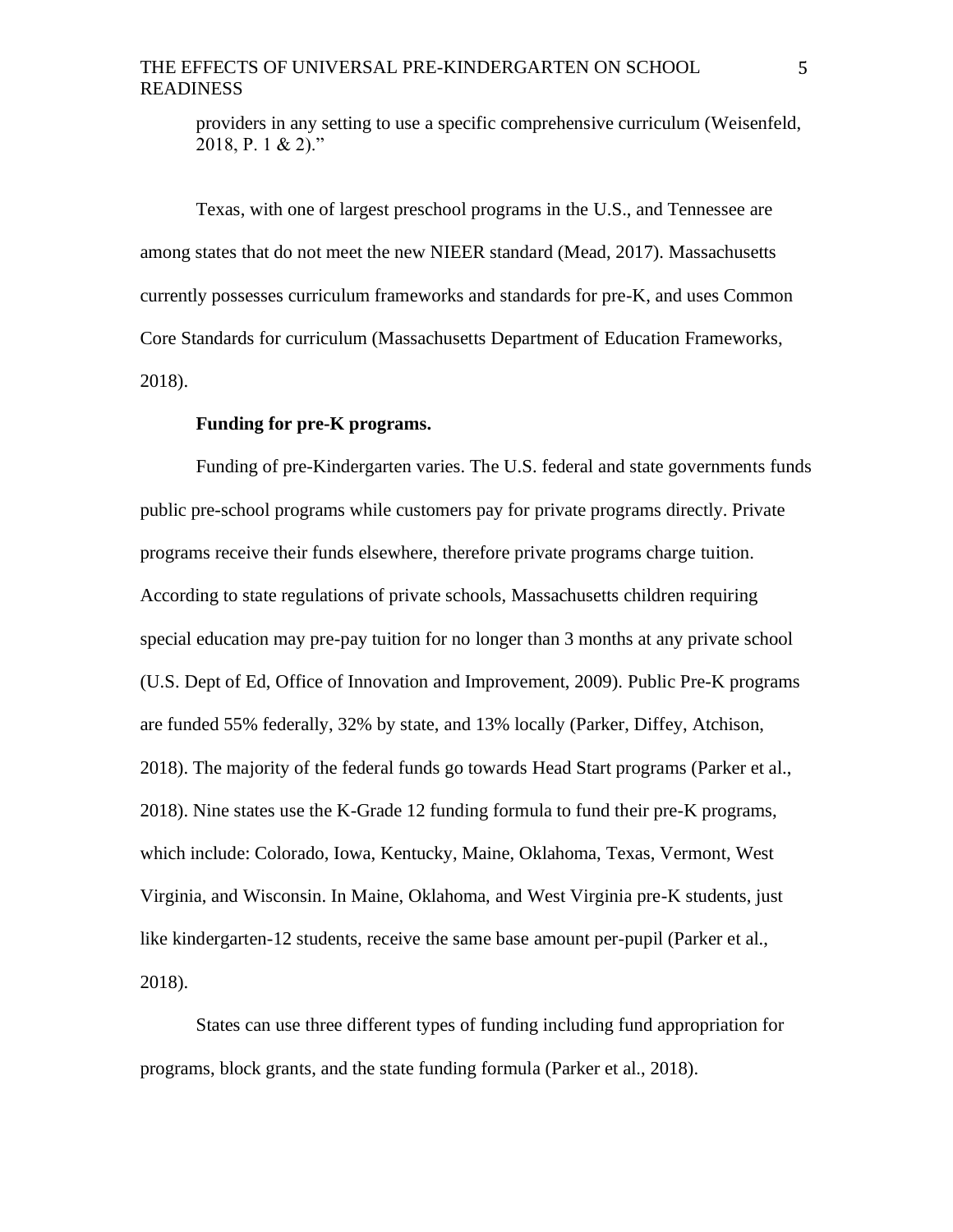The majority of pre-K programs are funded through general fund appropriation (Parker et al., 2018). The funding formula, for Kindergaten-12 level, states fund their education system using the funding formula, which is generally a formula that is based on a perstudent fund, with other money put towards areas with great needs (Parker et al., 2018). Forty-four states offer state-funded pre-K (Samuels, 2019). Block grants are distributed to locales where an educator service, such as school districts, controls decisions about how the funds are used (Parker et al., 2018). Massachusetts Department of Early Education and Care offers a Universal Pre-Kindergarten grant to provide high-quality prekindergarten programs that help to promote preschool children's school readiness at Kindergarten entry (Department of Early Education and Care, 2018). During the Obama administration, the majority of the growth in state programs came from the federal Preschool Development Grant Program, where 18 states receives \$1 billion over four years, including pre-K (Samuels, 2019). It remains to be seen whether states will be able to maintain the same number of preschoolers enrolled following cuts in funding (Samuels, 2019).

Standards and guidance for early childhood education come from professional societies and state agencies.

"The National Association for the Education of Young Children (NAEYC) is a professional membership organization that works to promote high-quality early learning for all young children, birth through age 8, by connecting early childhood practice, policy, and research." (NAEYC, 2019, About Us, P.1)

Pre-K programs require review and accreditation through the given state. The United States licensing agencies used in child care for each individual state can be found through the National Database of Child Care Licensing Regulations website and includes the state licensure website when each state is clicked on. According to NAEYC, there are over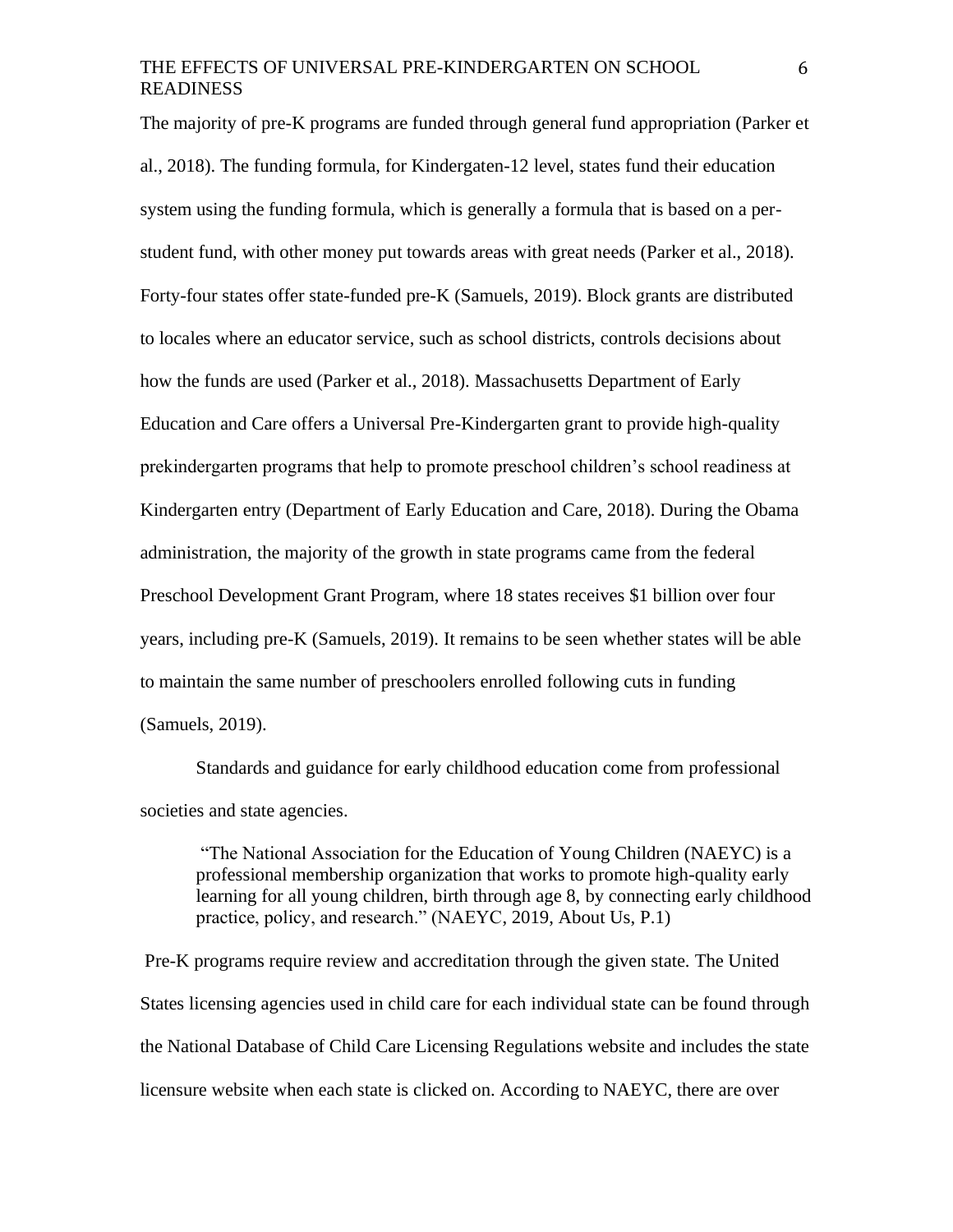7000 accredited early learning programs, but less than 10% of preschool, care centers, and kindergarten programs nationwide are able to achieve the accreditation (NAEYC, 2018). Pre-K programs in Massachusetts are required to be licensed through the Department of Education, Early Education and Care, which is a professional licensing society (EEC, 2019).

Making pre-K universal would mean that funds, enrollment numbers, or enrollment deadlines do not limit the programs to a set budget or students allowed into the program (Parker, et al., 2018). Vermont and Florida are currently the only two states to offer completely universal programs within the state, meaning that the program is open to anyone in the state, though not everyone enrolls (Parker et al., 2018). Georgia, Illinois, Iowa, New York, Oklahoma, West Virginia, and Wisconsin offer different levels of mostly universal pre-K programs (Parker et al., 2018). Idaho, Montana, New Hampshire, South Dakota, North Dakota, and Wyoming offer pre-K programs through federal, local, and private funding, but these states do not provide state funding for pre-K (Parker et al., 2018). The majority of other states in the U.S. offer various forms of non-universal, state funded pre-K programs (Parker et al., 2018).

#### **Problem**

Mandating pre-K programs across the U.S. would require much change. Federal and state funding would need to be increased to provide for the purchase of curriculum, materials and pay for licensed teachers. There would need to be licensing for teachers and training programs to prepare Pre-K teachers to teach students with disabilities and English Language Learners. A developmentally appropriate teacher- to- student ratio would also need to be established to support the needs of the young, Pre-K learners.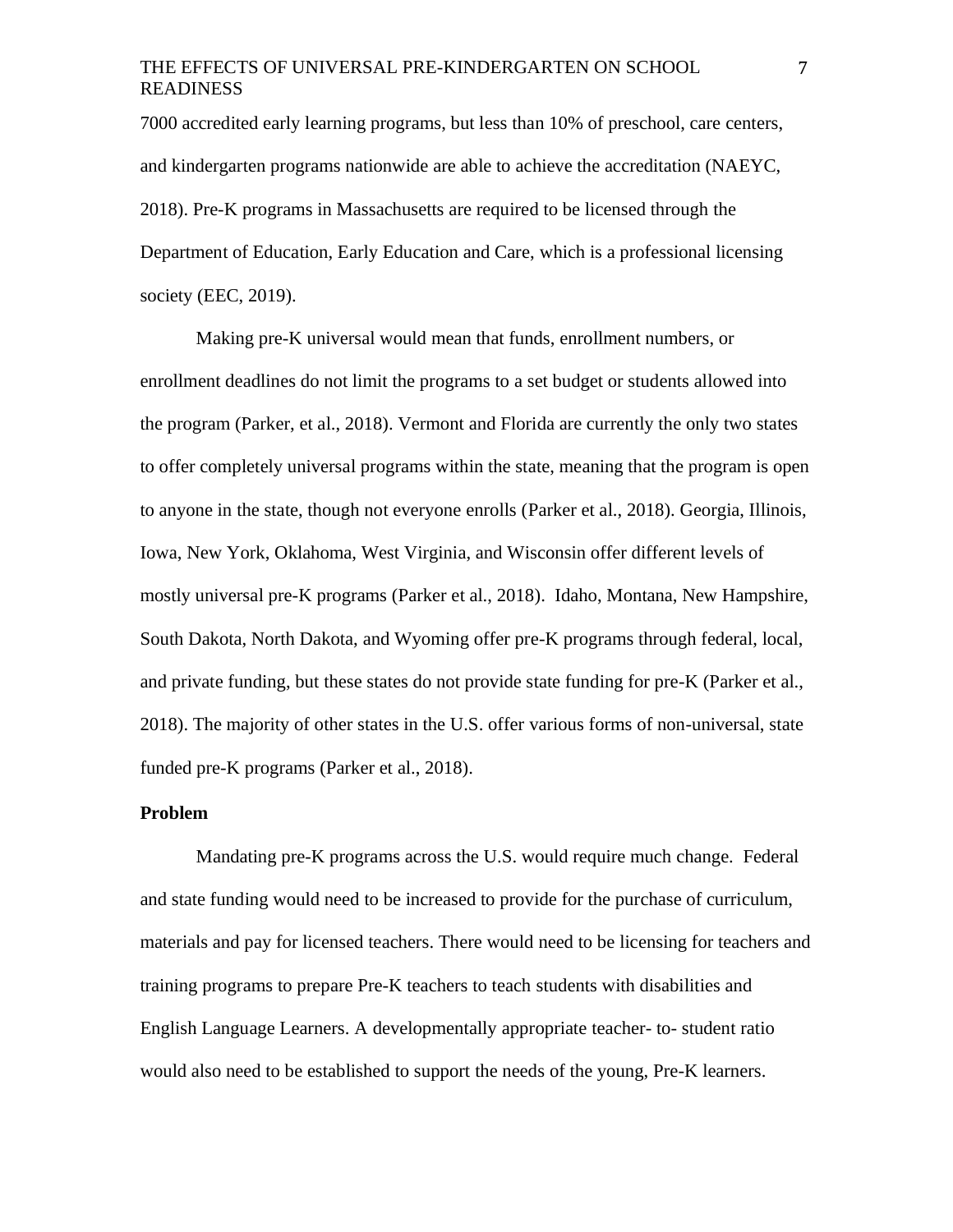Mandating pre-K programs would mean that schools themselves would need to change as well. Schools would need to address the challenges of finding or creating physical space within schools for the additional grade of pre-K students. For example, a school that hosts grades K-5, the school would have to expand by 1/6 to accommodate another grade for pre-K with expectations for the same number of children as are in the kindergarten grade. Schools would also need to solve the challenge of space in the schedules for shared school resources such as specials (art, physical education) in addition to lunchroom and playground time. Additionally, schools would need to address the question of transportation, with schedules and routes just like public school for students in grades k-12.

Standards and curriculum would also be necessary for a pre-K grade. Standards are the benchmarks / frameworks that come from a state or a group of states, for example the Common Core which is used by 34 out of 50 states (Education Week, 2018), including Massachusetts. The Massachusetts History and Social Studies standards are only used in Massachusetts. A wide range of pre-K curriculum is offered in various states, but, as is custom in the U.S., curriculum is not consistent across all states.

#### **Methods**

This study began with searching articles on Google Scholar. Information was obtained lawfully, and all studies referenced have been cited in APA format. Information in this literature review was reported accurately and all studies referenced included published works and studies. Studies included did not include names of any students involved in the data collection. Information collected has been used solely to compose this literature review.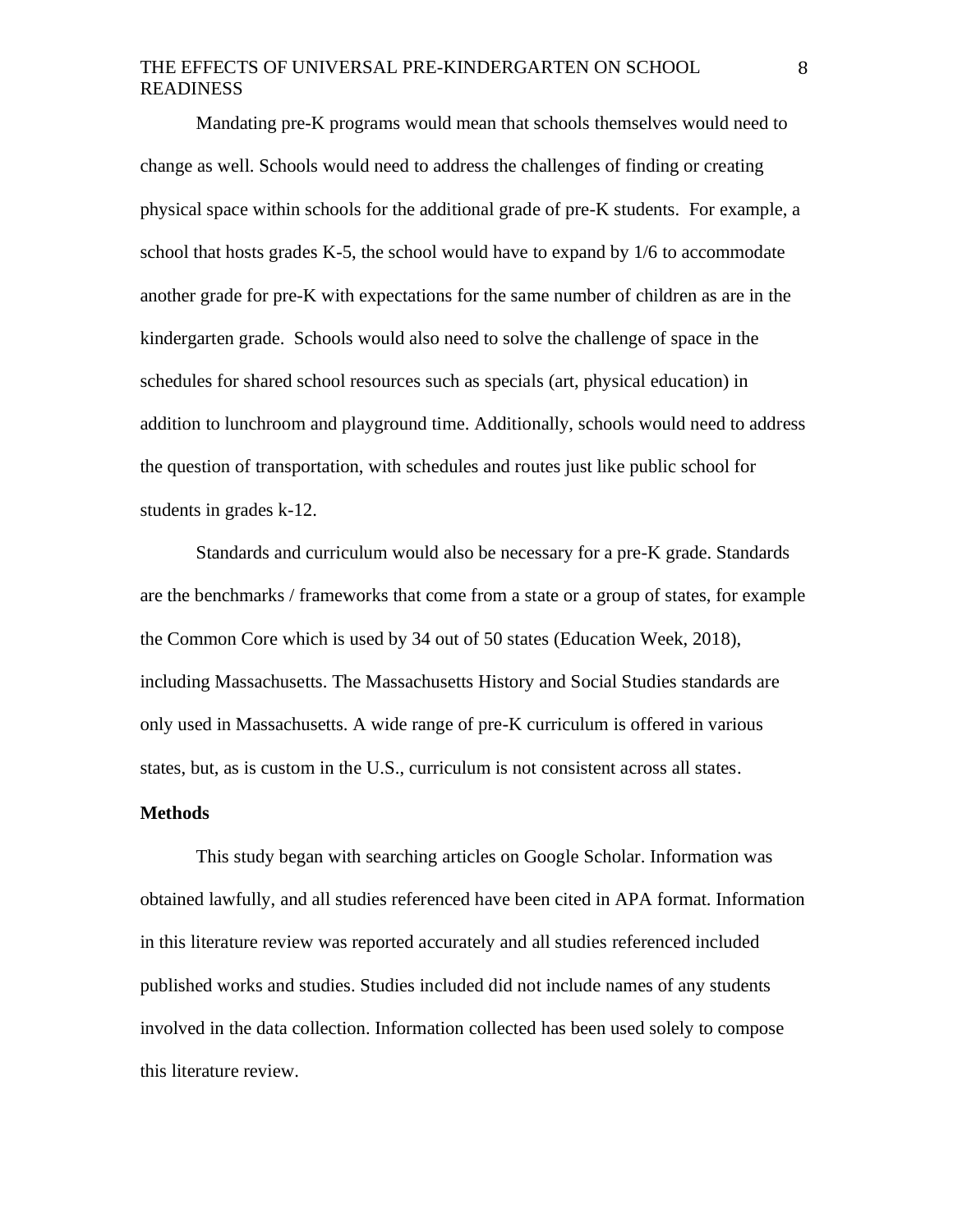Articles about the effects of Pre-K were examined with an a priori theme of school readiness. Searches on Google Scholar included: universal pre-k, universal prekindergarten, universal pre-kindergarten New York, cognitive development and universal pre-kindergarten, effects of universal pre-kindergarten on cognitive development, the effect of Woodcock-Johnson achievement test on high school, the effect of universal prekindergarten on retention, and NAEP scores in universal pre-kindergarten programs. The selection for inclusion criteria included relevant articles and studies to the topic of Universal Pre-K, including material not older than 2000, and looking at geography of pre-K programs only within the United States. The articles used in this study were directly related to the topic of school readiness in relation to participation in Pre-K and/or Universal Pre-K programs. Qualitative and quantitative studies were included, and all articles and studies related to work that was undertaken solely in the U.S. Research-based evidence from the literature was collected, organized, and analyzed to inform the development of a literature review using the process of pawing and cutting and sorting (Ryan & Bernard, n.d).

By reading and collecting qualitative data from the condensed reading list, focusing on articles relating to the effects of Pre-K programs on school readiness, emergent themes became clear as research progressed. Through meta-analysis of quantitative data, trends in studies were shown through the collected statuses. The overarching method used was constant comparison (Strauss, 1987). Information sought from each article included: (1) What were they [authors] trying to find?; (2) What were their claims?; (3) What was the evidence?; and (4) Conclusions. Information from each article related to each question was copied into a Word Document with identifying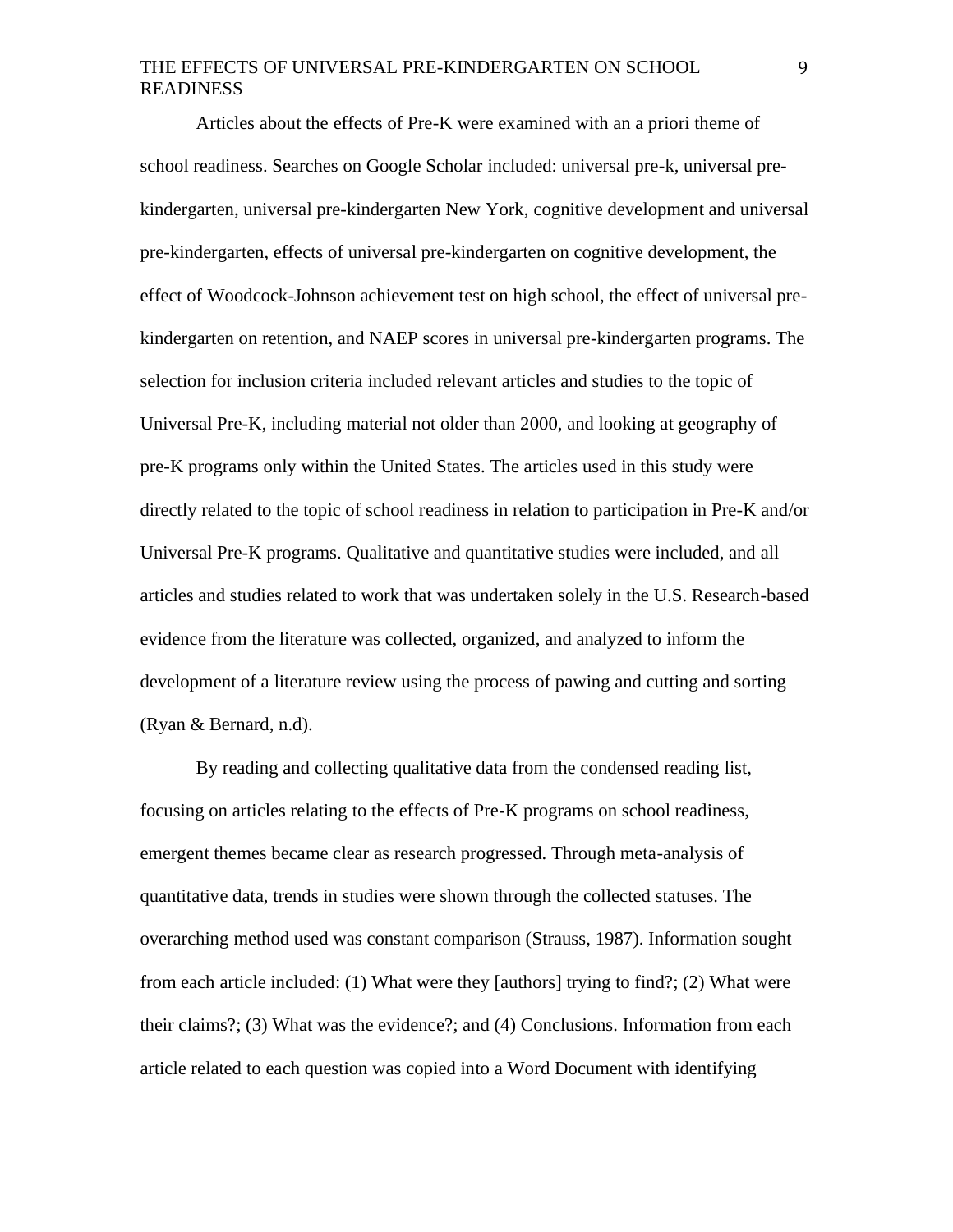information linking the text to the source article. Common patterns in claims, evidence, and conclusions of the concise list of articles were studied to identify recurring themes. The information related to the questions for each article were coded, cut up and grouped into categories with claims sorted first to seek emergent themes. Data from the articles was grouped and regrouped multiple times to find themes until new themes were no longer discernable. All themes were coded.

The themes that emerged were (1) short-term effects of Pre-K on cognitive development measures for students entering Kindergarten and (2) long-term effects of Pre-K on academic performance through high school. Student data was generally reported by student demographics. Subthemes of the long-term effects theme were found to include student achievement as measured by assessments administered in later years as well as school retention rates. The Google Scholar articles served as credible data sources to derive and form my thesis conclusion. Through the process of compiling concrete information, the conclusion was formed to answer my proposed question of why is universal pre-K not more widespread? The effect of pre-K programs, including universal pre-K, on the emergent themes reveals the benefits of these programs.

#### **A Priori Theme**

#### **School Readiness.**

One overall, initial theme prior to research was the effect of Pre-Kindergarten on students' cognitive development related to school readiness. School readiness is defined differently by credible sources including the American professional society National Accreditation of Young Children (NAEYC), federally funded Head Start and local Massachusetts's regulations. NAEYC defines school readiness in terms of factors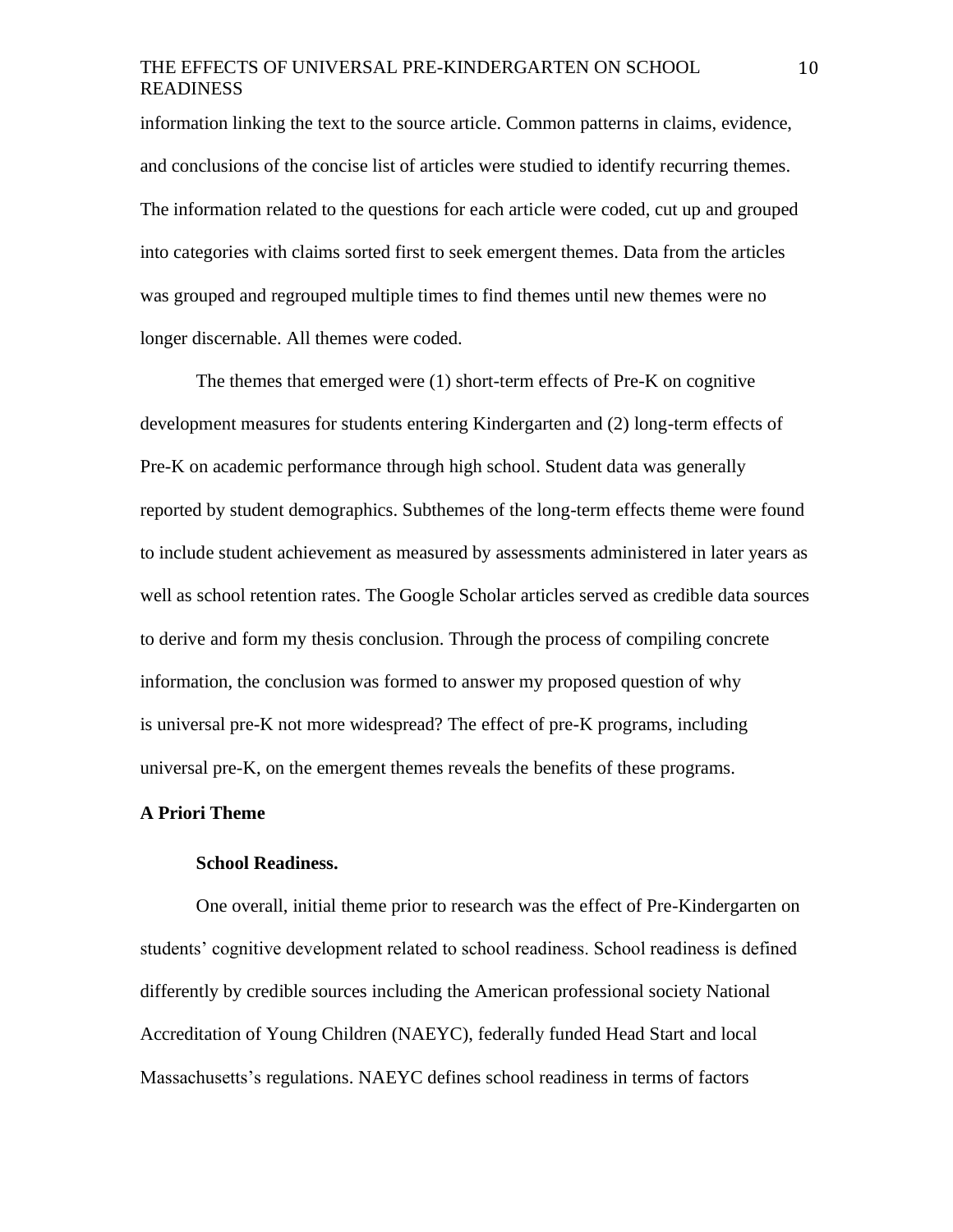regarding the diversity among children's early life experiences as well as inequity, disparity in their development and learning, as well as deeming that school expectations of children entering school [Kindergarten] are appropriate and supportive of children's individual differences (NAEYC Position Statement, 1995). Head Start reflects the standpoint of the U.S. Department of Education with the definition of school readiness as, "…children who are ready for school, families are ready to support their children's learning, and schools are ready for children." (Head Start, 2018, P.1) Head Start also takes into account the physical, cognitive, social, and emotional development to help define school readiness, as well as promoting goal-oriented relationships, equity, and inclusiveness (Head Start, 2018). The Executive Office of Health and Human Services (EOHHS) and Office of Child Care Services (OCCS) discusses school readiness in relation to indicators. The Massachusetts School Readiness Indicators Project (MSRIP) (Executive Office of Health and Human Services & Office of Child Care and Services, n.d.), led by the EOHHS and OCCS, included two indicator groups: (1) Children are ready to learn, which include children's physical and emotional health, language and cognitive skills, and social competence; (2) Families, Schools and Communities are Supportive, Safe and Healthy, which relates to Early Care and Education Programs and Schools Are Ready for Children, transitions, family involvement, self-sufficient families, safe and healthy Communities (Executive Office of Health and Human Services & Office of Child Care and Services, n.d.).

#### **Emergent Themes**

#### **Introduction.**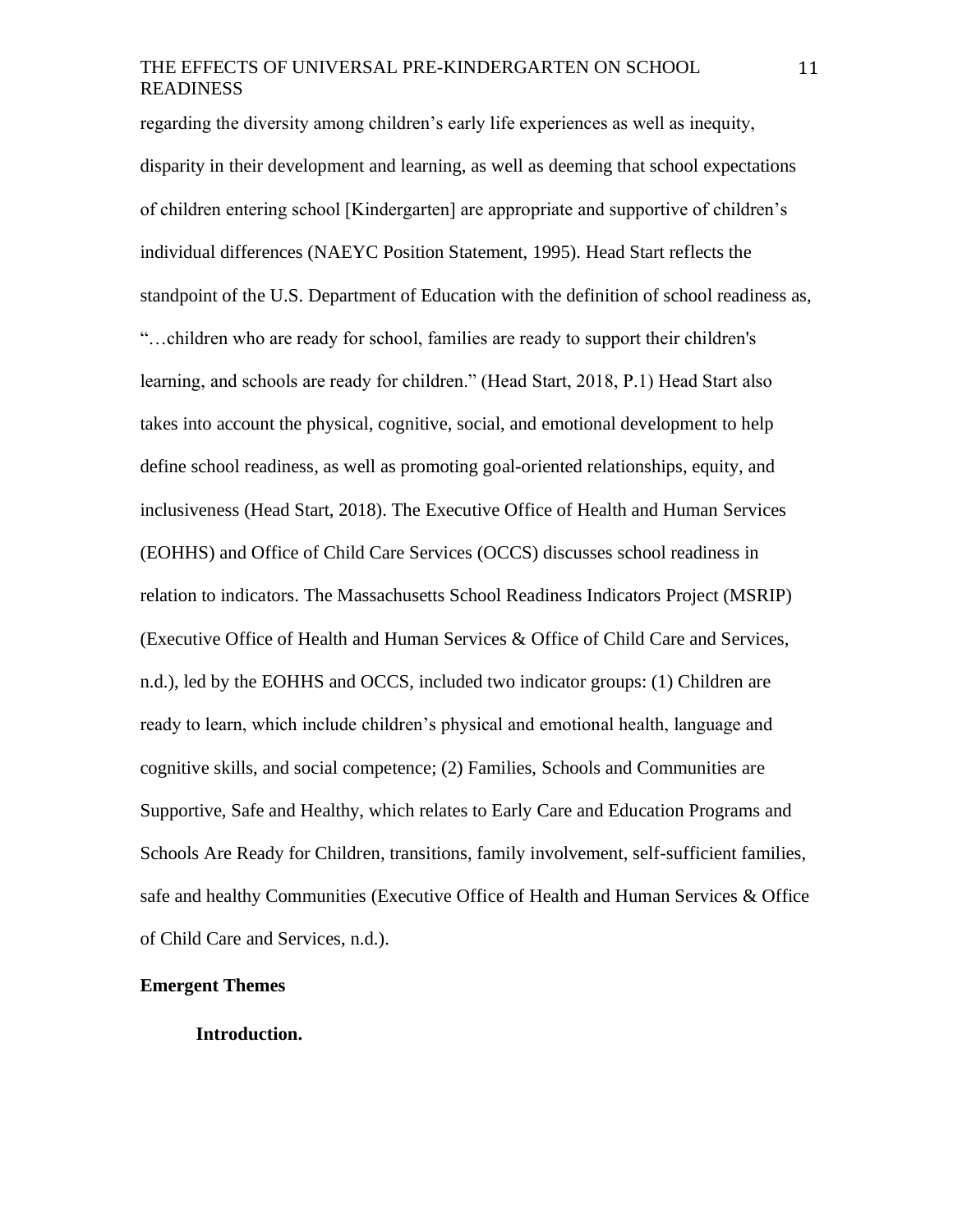Two emergent themes became prominent throughout this research: (1) Short-term effects of Pre-K on school readiness upon entering Kindergarten; and (2) Long-term effects of Pre-K on student academic performance. While school readiness is defined in different ways by various organizations, in this paper, school readiness is operationalized as student achievement on cognitive tests administered upon entry into Kindergarten. The second emergent theme relates to the impact of pre-K on student academic performance in later school years and school retention.

#### *How are the effects of pre-K measured?*

The impact of pre-K participation is measured largely by test scores (including literacy, and math skills) (Gormley, Gayer, Phillips &Dawson, 2005; Lazarus, Ortega, 2007; Fitzpatrick, 2008). The most common tests used in the studies referenced include the Woodcock-Johnson Achievement (Gormley & Gayer, 2005; Gormley, Gayer, Phillips & Dawson, 2005; Fitzpatrick, 2008; Lazarus & Ortega, 2007; Woodcock Johnson IV, 2014) and the National Assessment of Educational Progress (NAEP) in reading and mathematics (Fitzpatrick, 2008).

The Woodcock-Johnson Achievement Test includes subtests in print awareness, letter-identification, spelling, and applied problems, which includes math assessments (Woodcock-Johnson IV, 2014). In studies of the effects of Pre-K, data from the Woodcock-Johnson assessment was collected from children after completing pre-K, prior to entering Kindergarten (Gormley & Gayer, 2005; Gormley, Gayer, Phillips & Dawson, 2005; Gormley et al., 2008; Woodcock-Johnson IV, 2014). The pre-math, pre-numeracy and pre-reading skills refer to skills learned prior to kindergarten and are tested by the Woodcock-Johnson before entering kindergarten (Gormley & Gayer, 2005; Gormley et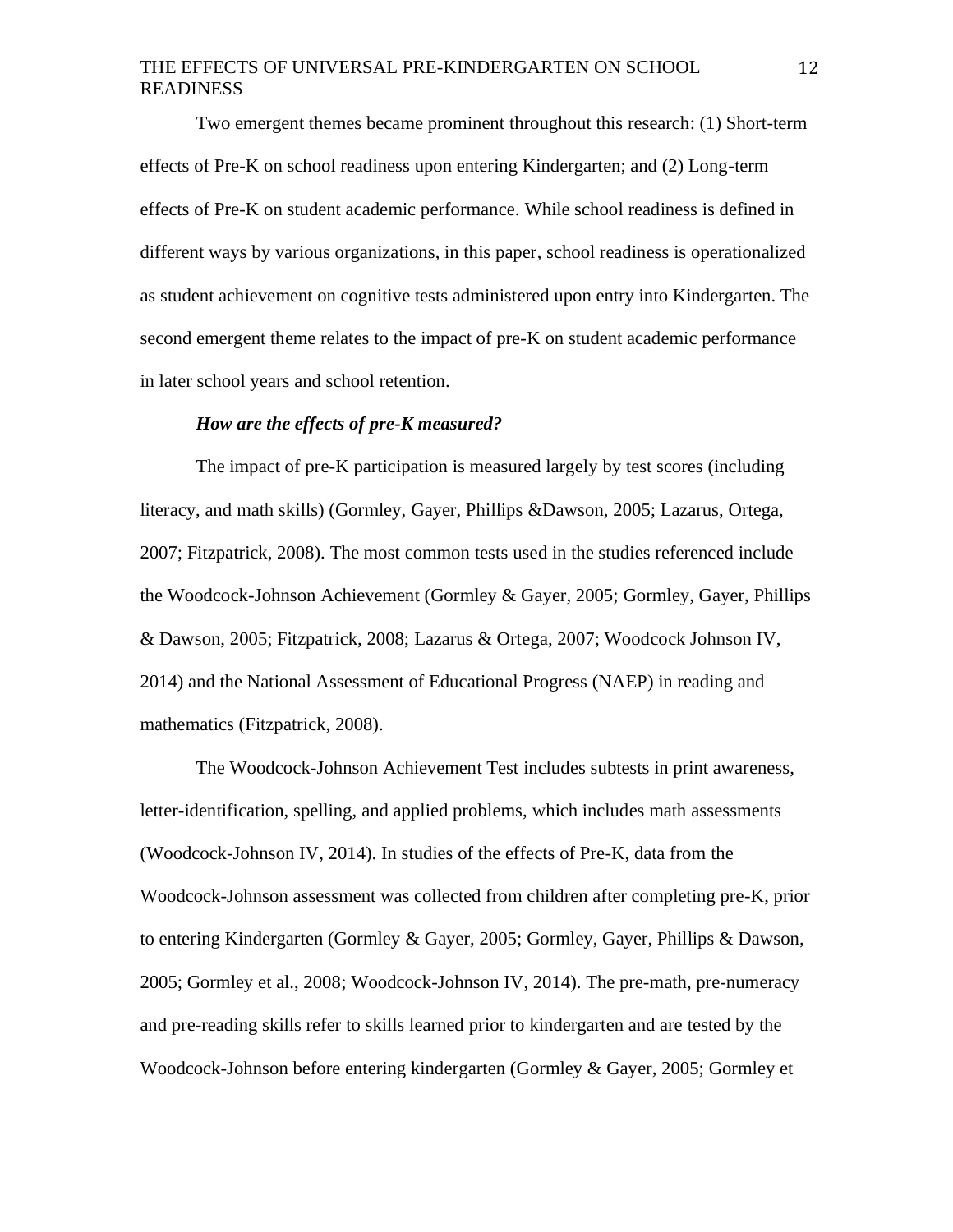al., 2005 Woodcock-Johnson IV, 2014). Pre-reading, pre-numeracy, and pre-writing skills necessary are necessary for future school success (Gormley, 2008; Lazarus & Ortega, 2007). The Woodcock-Johnson Achievement tests (also categorized as an IQ test) are valid and reliable assessments used to determine cognitive abilities and achievement for young children and adults. The most recent Woodcock-Johnson Test is the WJ-IV (Woodcock-Johnson IV, 2014)

The National Assessment of Educational Progress (NAEP) is administered through the National Center for Education Statistics (NCES) within the U.S. Department of Education and the Institute of Education Sciences (IES) (NAEP, 2019). The NAEP is given to students with similar characteristics, such as race, ethnicity, gender, and school location. Results are available nationally for all subjects, including reading, mathematics, science, writing, arts, civics, geography, U.S. history, economics, and technology and engineering literacy. Nationally NAEP is administered for grades 4, 8, and 12, with State administered in just grades 4 and 8, unless specified otherwise (NAEP, 2019).

Retention requires a student in a given grade, for the duration of an entire school year, to repeat the same grade (Anderson, Whipple, Jimerson, 2003). School retention has been used as a form of intervention to help student achievement (Fitzpatrick, 2008; Lazarus & Ortega, 2007). Retention is associated with negative outcomes relating to poor academic achievement, behaviors such as aggression, and overall mental health (Anderson, Whipple, Jimerson, 2003), which can impact students' future success.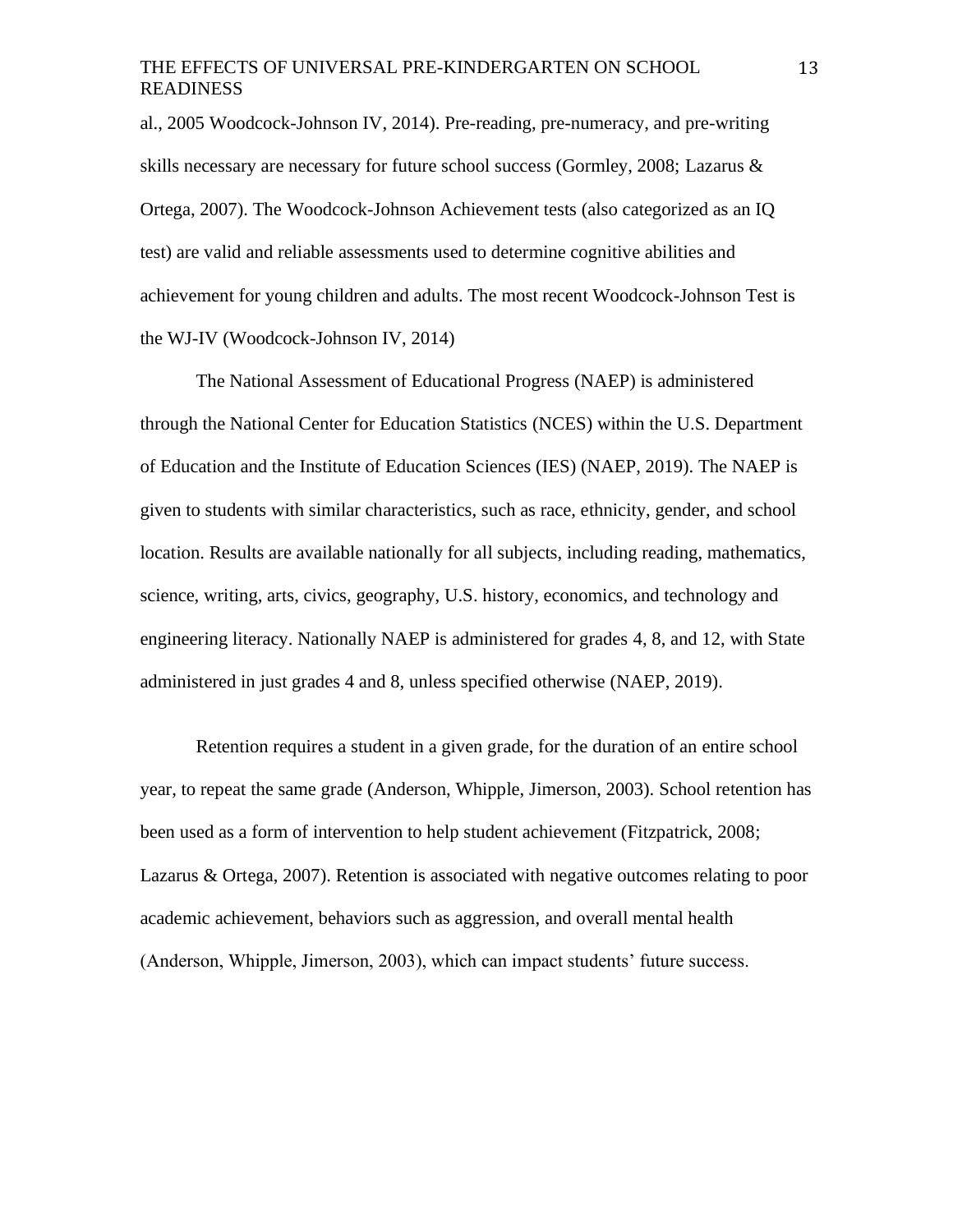#### *Demographics.*

Demographics refer to statistical data describing students by their various racial and ethnic membership, socioeconomic status, education level, age, and sex. Students in this study included children referred to as "disadvantaged" (Gormley et al., 2005), are those identified as being ethnic/racial minorities and students of low-socioeconomic status, and children aged 4 through high school age. Both studies of school readiness (Armor, 2014; Assel et al., 2007; Gormley & Gayer, 2005; Gormley, Gayer, Phillips & Dawson, 2005; Gormley et al., 2008) and long-term academic achievement (Fitzpatrick, 2008; Laosa, 2007; Lazarus & Ortega, 2007) presented findings by students' various demographics.

Studies varied in the demographics of student groups they examined. Related studies grouped children primarily by their socioeconomic status. Gormley, Gayer, Phillips and Dawson (2005) identified "disadvantaged" children as those of low economic status and minorities including Black, Hispanic, and Native American children. Students' socioeconomic status was determined by student enrollment in free, reduced, and full price lunch for various studies observing the impact of universal pre-K programs (Assel, Gunnewig, Landry, & Swank, 2006; Gormley et al., 2005; Gormley & Gayer, 2005; Gormley, Gayer & Phillips, 2008; Fitzpatrick, 2008; Lazarus & Ortega, 2007;). Assel et al. (2006) observed Caucasian, and African American children as well as Hispanic children. Gormley, Gayer, Phillips, and Dawson (2005) categorized children by race (Black, White, Native American) and ethnicity (Hispanic). Lazarus and Ortega (2007) compared students who were retained to those who were low achieving but still promoted and this included children of all ethnicities and economic backgrounds.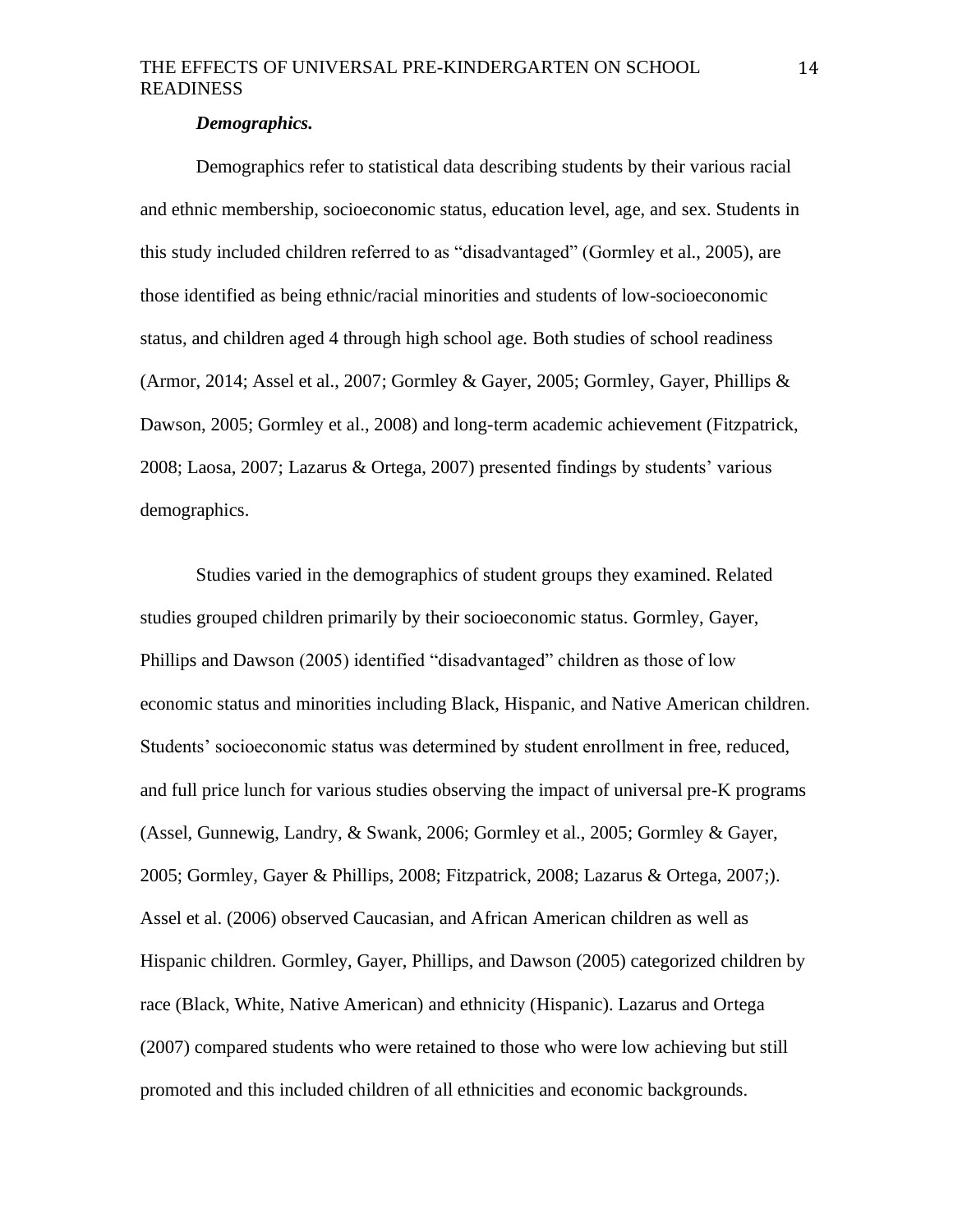#### **Emergent Theme 1: Short Term Effects Of Pre-K On School Readiness.**

The first emergent theme is the impact of pre-kindergarten on school readiness. The impact of pre-K participation on school readiness is evaluated based on the Woodcock-Johnson test scores of children from varying socioeconomic backgrounds, including students of low-income families and minorities by analyzing the test scores to show gains in school readiness (Assel et al., 2007; Gormley & Gayer, 2005; Gormley et al., 2005; Gormley, Phillips, & Gayer, 2008). The studies reported on impacts on all students' cognitive gains relating to literacy (print awareness, pre-reading, and pre-writing skills) and math (pre-numeracy math skills), including students of varying socioeconomic backgrounds.

The Woodcock-Johnson test score results showed increase in skills, such as print awareness and math, for students including Hispanics, and at risk children (Gormley et al., 2005; Lazarus & Ortega, 2007). The Woodcock-Johnson results showed that students scored the highest in Letter Identification, followed by spelling, and applied problems (Gormley et al., 2005). A study of the effects of the Michigan School Readiness Program (MSRP), a state-funded preschool program targeting at-risk children, found increases in average math scores on the Woodcock-Johnson-III Applied Problems subtest in children who had participated in MSRP (Lazarus & Ortega, 2007). The largest positive effects were found in print awareness (Lazarus & Ortega, 2007). The study done by Georgetown University in the Oklahoma Preschool Program found that for letter-word identification, spelling, and applied problem-solving, gains were higher for Hispanics than children from other backgrounds (Laosa & Ainsworth, 2007).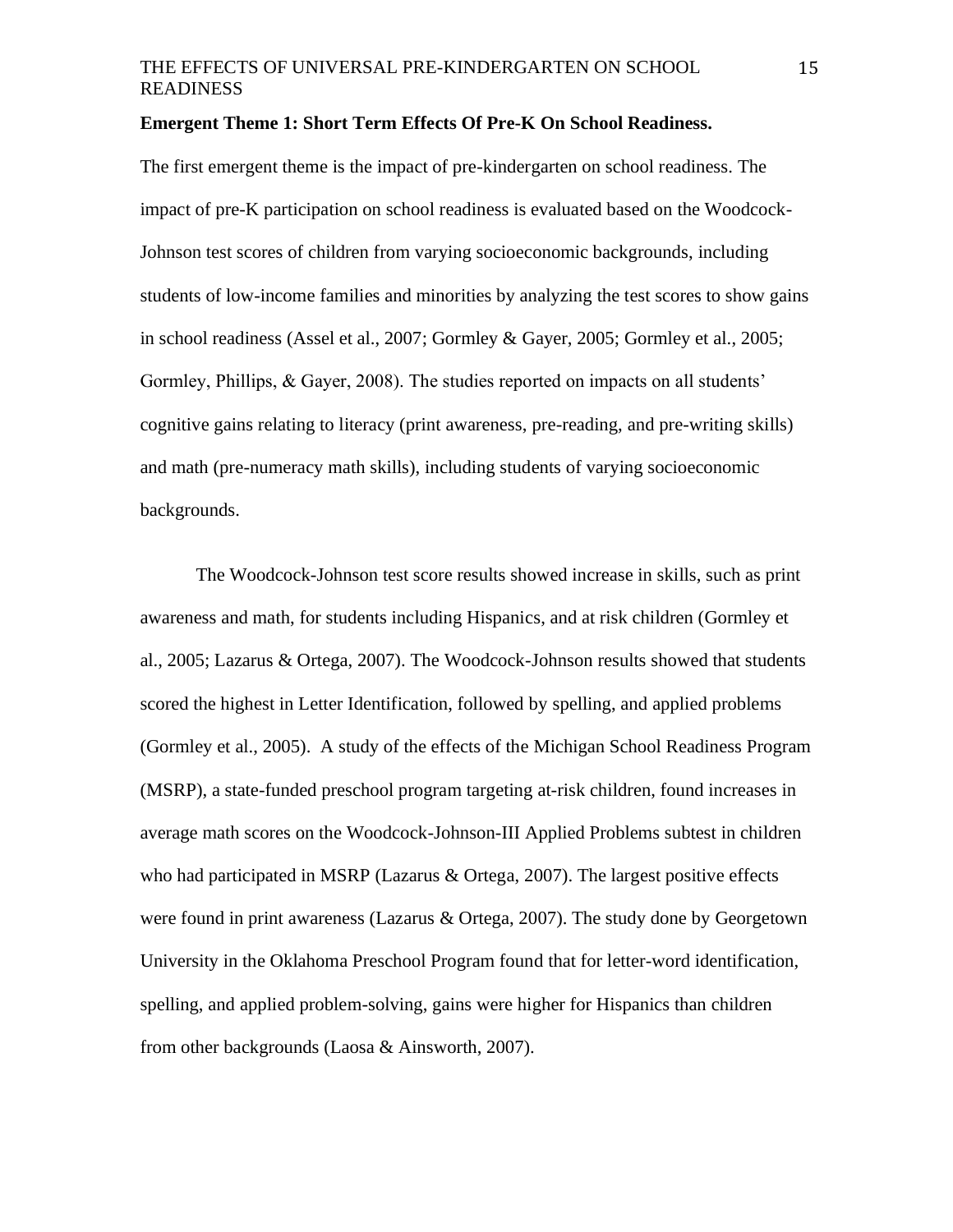Findings are reported in terms of race and ethnicity according to the various studies measured by the Woodcock-Johnson Achievement within Tulsa's pre-K program. As a result of attending universal pre-K, students in the Tulsa Public Schools were shown overall to have better pre-reading skills, better pre-writing skills, and better pre-math skills upon entering kindergarten measured by the Woodcock-Johnson Achievement (Gormley & Gayer, 2005; Gormley et al., 2005, Gormley et al. 2008). Children from diverse racial and ethnic backgrounds and from diverse socio-economic backgrounds were shown to benefit from the program. Hispanic students benefitted the most though black, white, and Native American students also showed gains from the program (Fitzpatrick, 2008; Gormley et. al, 2008). High quality pre-K programs will increase the school readiness of children from all socioeconomic backgrounds (Assel et al. 2007; Gormley et al., 2008). The Gormley (2005; 2005; 2008) studies showed evidence on school readiness, but did not address the long-term effects.

For Hispanics enrolled in full day pre-K programs, higher scores were shown in language, and cognitive skills (Gormley et al., 2008; Gormley & Gayer, 2005). All groups of children of varying socioeconomic backgrounds, ethnic and racial groups including Blacks, Hispanic, Native American, and White, in Tulsa benefitted (Gormley, 2005, Gormley, 2008). Children who participated in state funded pre-kindergarten programs eighty-five percent growth in print awareness compared to children who had not been enrolled in the programs (Lazarus & Ortega, 2007). The evidence showed that the gains were greatest for children taking part in the free and reduced lunch programs (Gormley et al., 2005; Gormley & Gayer 2005, Gormley et al., 2008; Fitzpatrick, 2008).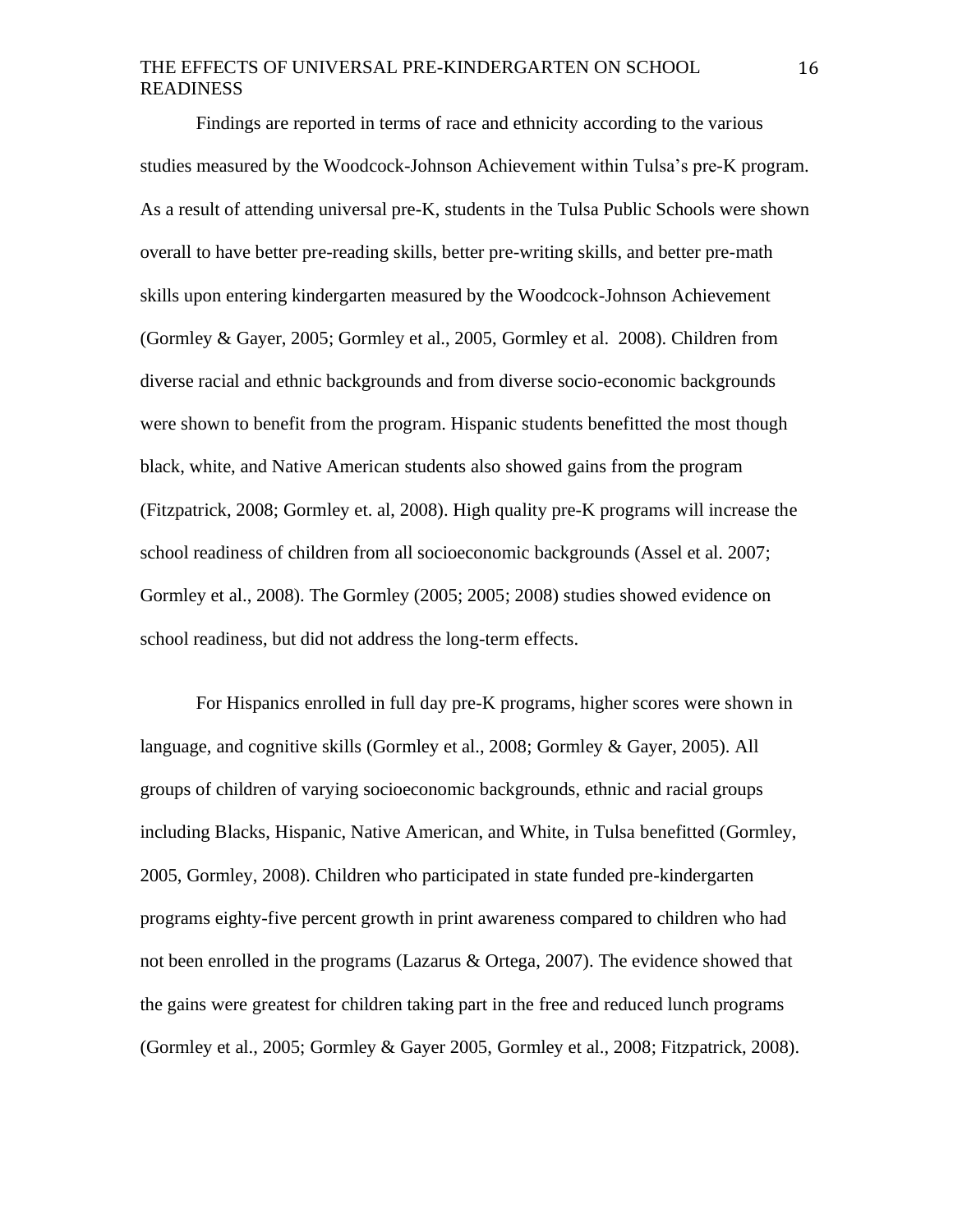#### **Emergent Theme 2: Long term effects of Pre-K on student academic performance.**

Long term effects of pre-K programs, including universal pre-K, relate to academic achievement on standardized tests, reduced school retention practices, as well higher graduation rates. Cognitive development as it relates to the National Assessment for Education Progress (NAEP) Achievement tests is one facet that falls under school readiness because it used to assess academic achievement in later years (Fitzpatrick, 2008; Lazarus et al., 2007). School retention relates to pre-K programs and long-term achievement because high quality pre-K programs can reduce retention rates (Fitzpatrick, 2008; Lazarus et al., 2007).

#### *Long-term student achievement.*

The effect of universal pre-k can be discussed in different ways, another facet being when children go to school as well as the long-term effects on fourth graders' NAEP scores (Ainsworth et al., 2007; Fitzpatrick, 2008), and retention of students in a grade level (Fitzpatrick, 2008; Lazarus & Ortega, 2007). Pre-K programs that have shown long-term effects are the Perry Preschool as well as the Abecedarian preschool program (Armor, 2014). Only mathematics and reading scores are addressed in this paper. The strongest predictors of later achievement were math, reading, and attention skills observed upon entering Kindergarten (Duncan, Dowsett, Claessens, Magnuson, Huston, Klebanov, Pagani, Feinstein, Engel, Brooks-Gunn, Sexton, Duckworth & Japel, 2006). Universal Pre-K availability was shown to increase both reading and mathematics test scores at fourth grade, using the NAEP scores, as well as the probability of students being on-grade for their age for disadvantaged students, who qualified for free or reduced lunch (Fitzpatrick, 2008, NAEP, 2019).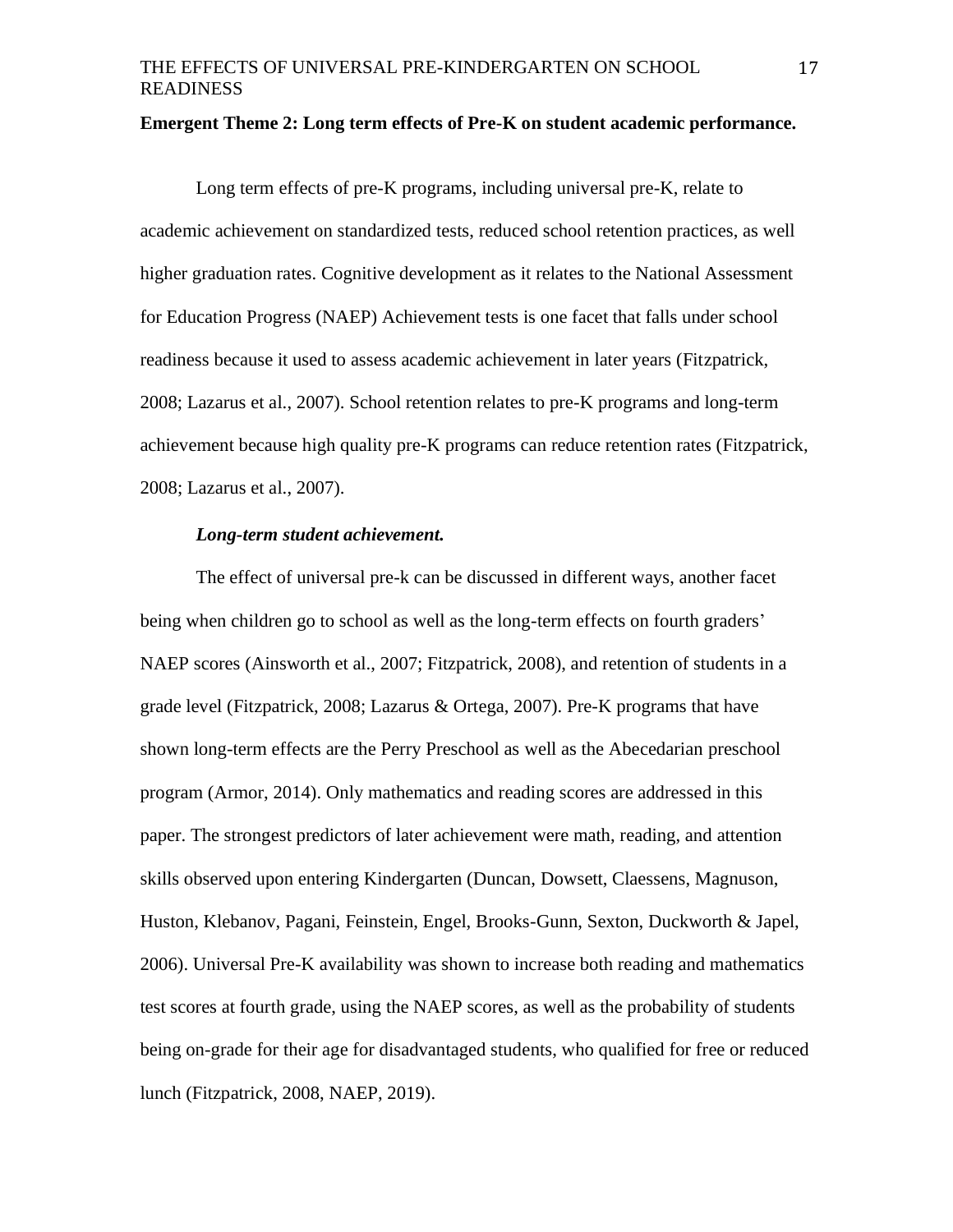#### *Retention.*

"Retention is defined as repeating a grade – students are retained when they are required to repeat the grade in which they were enrolled in the previous year." (MADOE, 2006, P.1).

Retention has been used a form of intervention to improve academic achievement but it takes a toll on students. Sixth grade students stated that retention caused intense stress levels, and was ranked as one of the most stressful life events (Lazarus et al., 2007). Many studies showed that the initial progress in achievement declined after two or three years after retention (Lazarus & Ortega, 2007).. Lazarus & Ortega (2007) showed that retained students had a lower level of academic achievement than low-achieving students by the end of eleventh grade (Lazarus & Ortega, 2007). Students who were retained have a higher chance of dropping out of high school (Fitzpatrick, 2008; Lazarus et al, 2007). High quality pre-K programs have been identified as effective, empirically- based strategies for preventing retention (Fitzpatrick, 2008; Gormley et al., 2008; Lazarus et al., 2007). If students are more prepared entering kindergarten, they would be less likely to repeat kindergarten (Fitzpatrick, 2008). Though NAEP does not repot on if a child was held back, the age and birth month can be used to determine if a child is on grade level for their age and grade (Fitzpatrick, 2008).

The results pertaining to the effects of pre-K programs on long-term achievement, as measured by standardized test scores or school retention, generate conflicting data. The long-term effects of pre-K programs fade, and the study of the evidence on Universal Preschool stated that, "Neither the national Head Start Impact Study nor the statewide Tennessee program shows long-term effects of preschool." (Armor, 2014, P. 2). Other studies indicate that the most effective way to prevent poor academic outcomes is to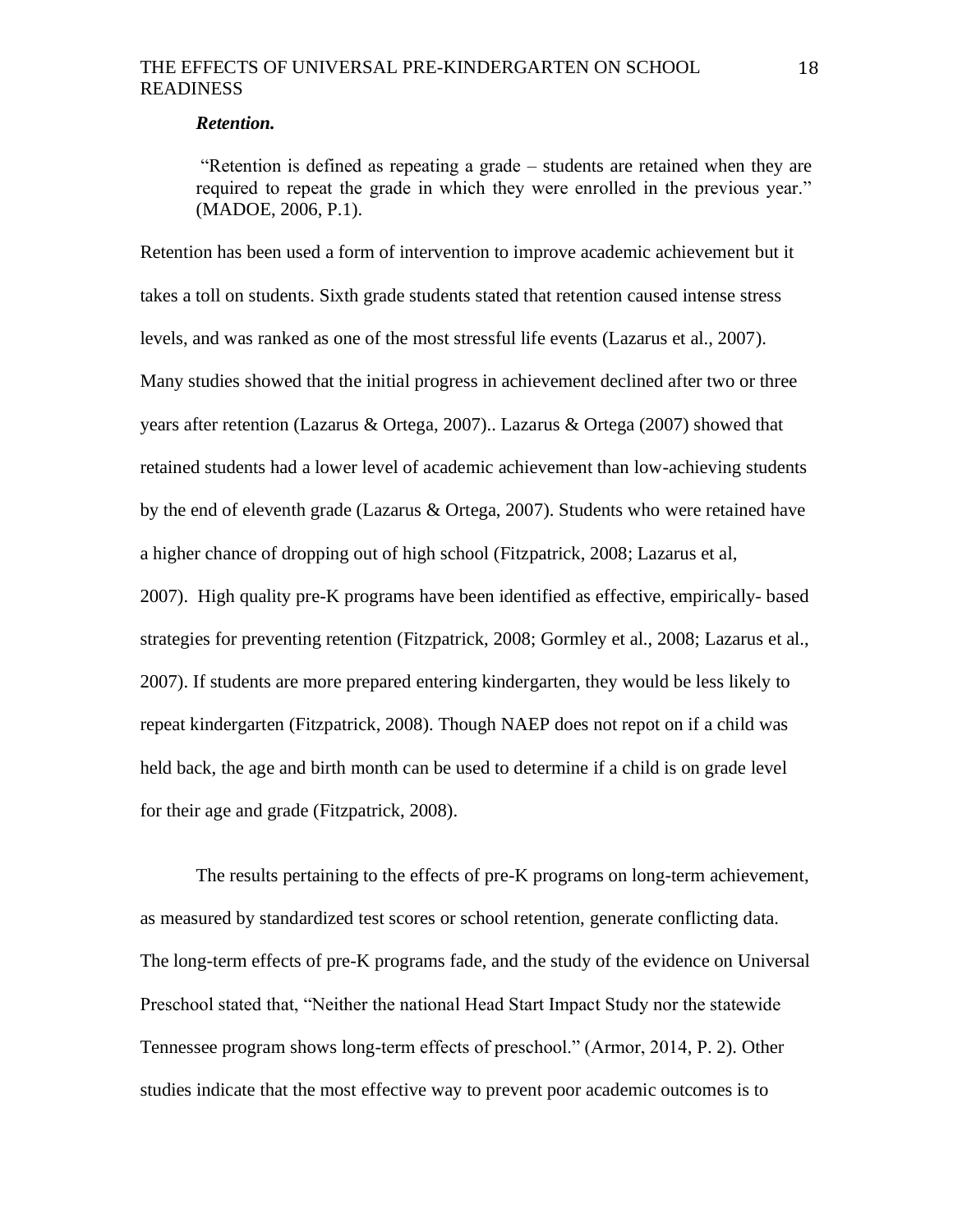provide quality early intervention such as Universal Pre-Kindergarten programs (Lazarus et al., 2007; Gormley et al. 2008). U.S funds for the retained students could go towards universal pre-K programs that are available to all students (Lazarus & Ortega, 2007). Increased kindergarten readiness can lead to higher achieving students (Lazarus & Ortega, 2007). Learning to read at an early age can prevent retention because students who are slow in reading acquisition experience cognitive, behavioral and motivational affects, and a higher chance of falling behind peers and dropping out (Lazarus & Ortega, 2007). The studies contradict evidence and ideas, indicating that the effects on the long term cannot be determined in this research. Additional studies would be necessary to clarify the results of long-term achievement and success of pre-K programs.

#### **Conclusion**

Studies of the impact of pre-K on cognitive gains suggest consistent, positive short-term effects that extend to school readiness for kindergarten. Findings from this research show stronger short-term effects on school readiness for children from disadvantaged (including low-socioeconomic and minorities), and ethnic / racial minorities groups entering Kindergarten.

The data about long-term effects are less clear due to conflicting data in the studies. NAEP scores at 4<sup>th</sup> grade of children who participated in pre-K programs revealed higher levels of achievement when compared to their non-Pre-K participating peers, suggesting that there is long-term benefit of pre-K participation. Some pre-K programs were shown to have long-term impacts while other programs did not show any later achievement through high school; the effects faded. Universal pre-K programs could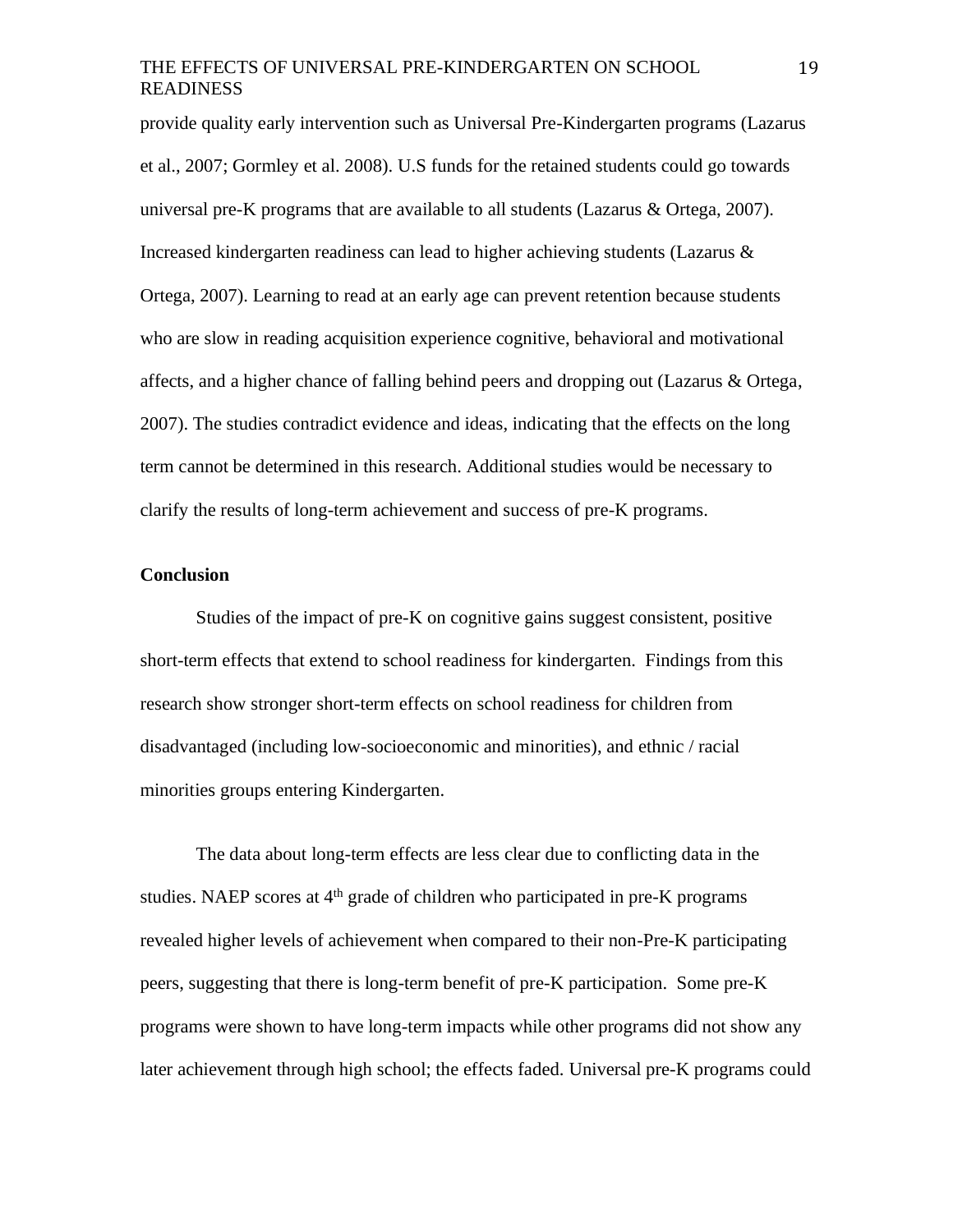be used as a form of intervention, and benefit students who would be retained. The Woodcock-Johnson revealed that test scores improved across the board, with the greatest academic gains for children from varying socioeconomic backgrounds, including students of low-income families and minorities. The NAEP scores showed the most improvement on reading and math scores in later years for students who attended universal pre-K. The least improvement was shown for White children, though gains were still seen in test scores. School retention is not an effective form of intervention and does not benefit all students, whereas a Universal pre-K program would be open to all children.

To determine the greater effects of Universal pre-K on a larger scale, a larger population would have to be analyzed. Other factors relating to school readiness were not addressed in this study, such as single vs. two-parent households, number of siblings in the family, and teachers' impacts on students' school readiness. The effects of Universal pre-K are worth the cost for children to enter Kindergarten even with the majority of improvement in short term school readiness as opposed to long term. The sort term effects showed great gains for Hispanic students, and students of low-socioeconomic status upon entering Kindergarten. White students tended to show the least improvement compared to students who had not attended universal pre-K programs, though students of all racial/ethnic, socioeconomic groups showed gains in pre-math and pre-literacy skills on the Woodcock-Johnson scores. Regarding the long-term impacts, universal pre-K would benefit students more than retention, though some studies showed that the lasting impacts of pre-K fade. Universal pre-K would benefit students in the long-term, however, because it would serve as a positive intervention as opposed to retention, which has been proved to show numerous negative impacts in the long run on students' cognitive,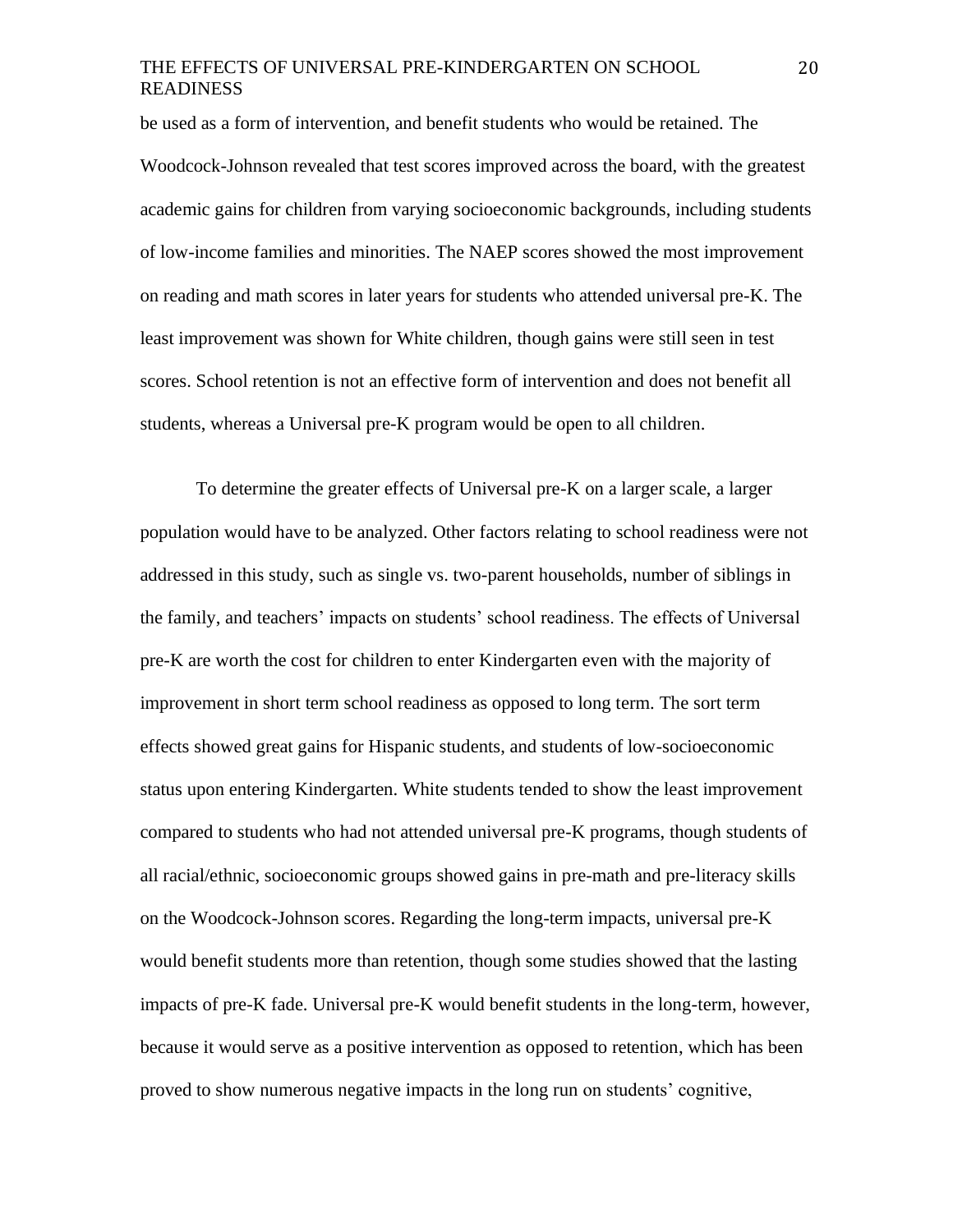behaviors, and mental health. Universal pre-K would be worth the short-term school readiness benefits as well as the long term benefits because the Universal pre-K impacts students more positively over retention, which proposes problems later on for students not solely pertaining to academic achievement.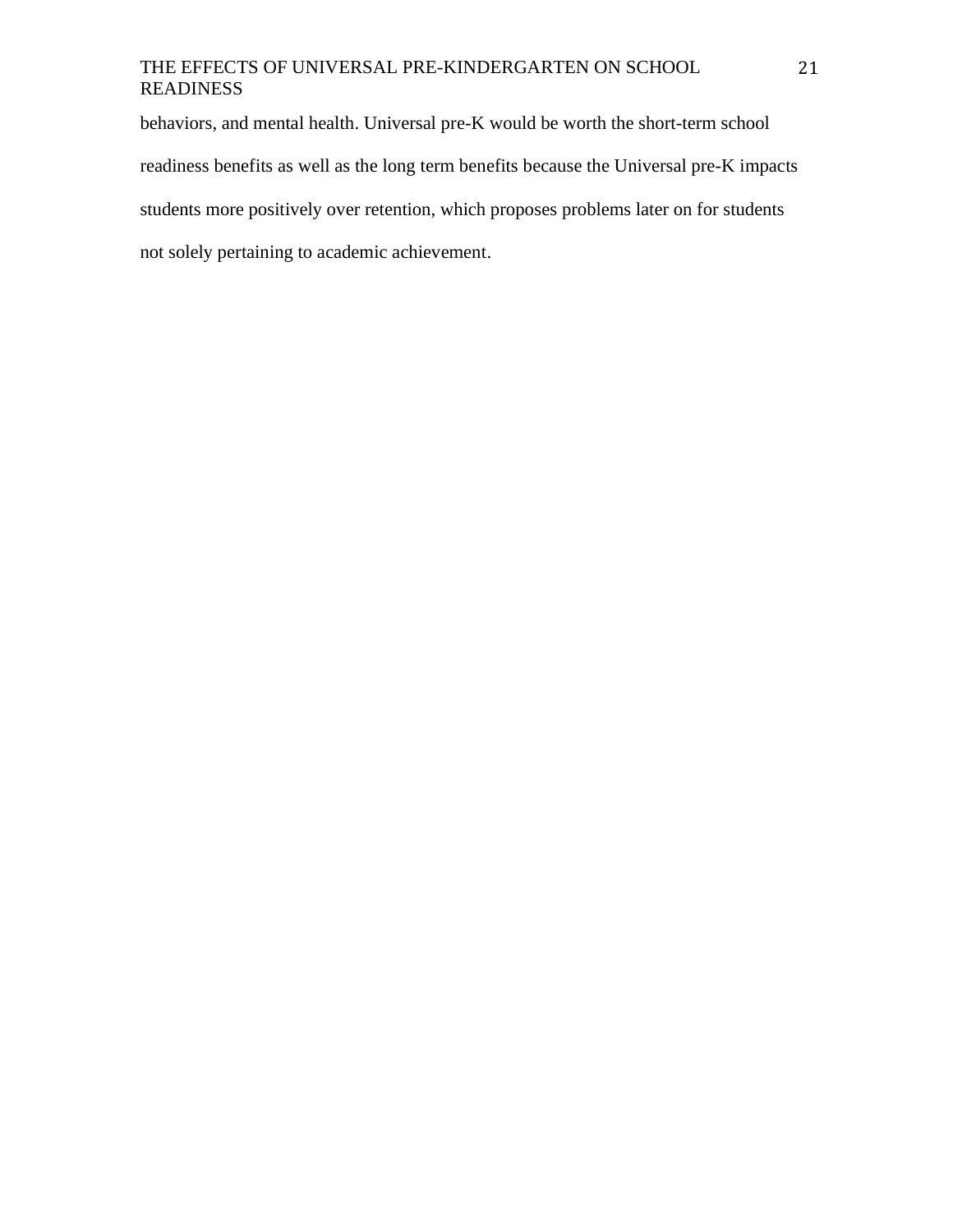#### **References**

- Anderson, Whipple, & Jimerson. (2003, January 1). Grade Retention: Achievement And Mental Health Outcomes. Retrieved from [https://www.cdl.org/articles/grade](https://www.cdl.org/articles/grade-)retention-achievement-and-mental-health-outcomes/
- Armor, D. J. (2014, October 15). The Evidence on Universal Preschool Are Benefits Worth the Cost? Retrieved from<https://files.eric.ed.gov/fulltext/ED558006.pdf>
- Assel, M. A., Landry, S. H., Swank, P. R., & Gunnewig, S. (2007). An evaluation of curriculum, setting, and mentoring on the performance of children enrolled in prekindergarten. *Reading and Writing*, *20*(5), 463-494.
- Atchison, Diffey, & Parker. (2017, January). State Pre-K Funding 2016-17 Fiscal Year: Trends and opportunities. Retrieved online from: [https://www.ecs.org/state-pre-k](https://www.ecs.org/state-pre-k-)funding-2016-17-fiscal-year-trends-and-opportunities/
- Barnett, W. S. (2007). The Importance of Demographic, Social, and Political Context for Estimating Policy Impacts: Comment on "Implementing New York's Universal Pre-Kindergarten Program". *Early Education and Development*, *18*(4), 609-616.
- Burke, L. (2009, May 14). Does Universal Preschool Improve Learning? Lessons from Georgia and Oklahoma. Retrieved from <https://files.eric.ed.gov/fulltext/ED505679.pdf>
- Campbell, F. A., & Ramey, C. T. (2013, August 7). Effects of Early Intervention on Intellectual and Academic Achievement: A Follow-Up Study of Children from Low-Income Families. Retrieved from [https://pdfs.semanticscholar.org/5221/56d69aafbc8d296d07adfeb4df21d08e20d1.](https://pdfs.semanticscholar.org/5221/56d69aafbc8d296d07adfeb4df21d08e20d1) pdf
- Commonwealth of Massachusetts. Early Childhood Education & Care. (2019). Retrieved from<https://www.mass.gov/topics/early-childhood-education-care>
- Department of Early Education and Care (DEEC). (2018). FY2019 Universal PreKindergarten Quality Grant - Fund Code 511. (2018). Retrieved from [https://www.mass.gov/service-details/fy2019-universal-prekindergarten-quality](https://www.mass.gov/service-details/fy2019-universal-prekindergarten-quality-%09grant-fund-code-511)[grant-fund-code-511](https://www.mass.gov/service-details/fy2019-universal-prekindergarten-quality-%09grant-fund-code-511)
- Diffey, L., & Parker, E. Atchison, B. (2017, January). State Pre-K Funding 2016-17 Fiscal Year: Trends and opportunities. Retrieved online from: [https://www.ecs.org/state-pre-k-funding-2016-17-fiscal-year-trends-and](https://www.ecs.org/state-pre-k-funding-2016-17-fiscal-year-trends-and-)opportunities/
- Duncan, G. J., Dowsett, C. J., Claessens, A., Magnuson, K., Huston, A. C., Klebanov, P., Pagani, L., Feinstein, L., Engel, M., Brooks-Gunn, J., Sexton, H., Duckworth, K.,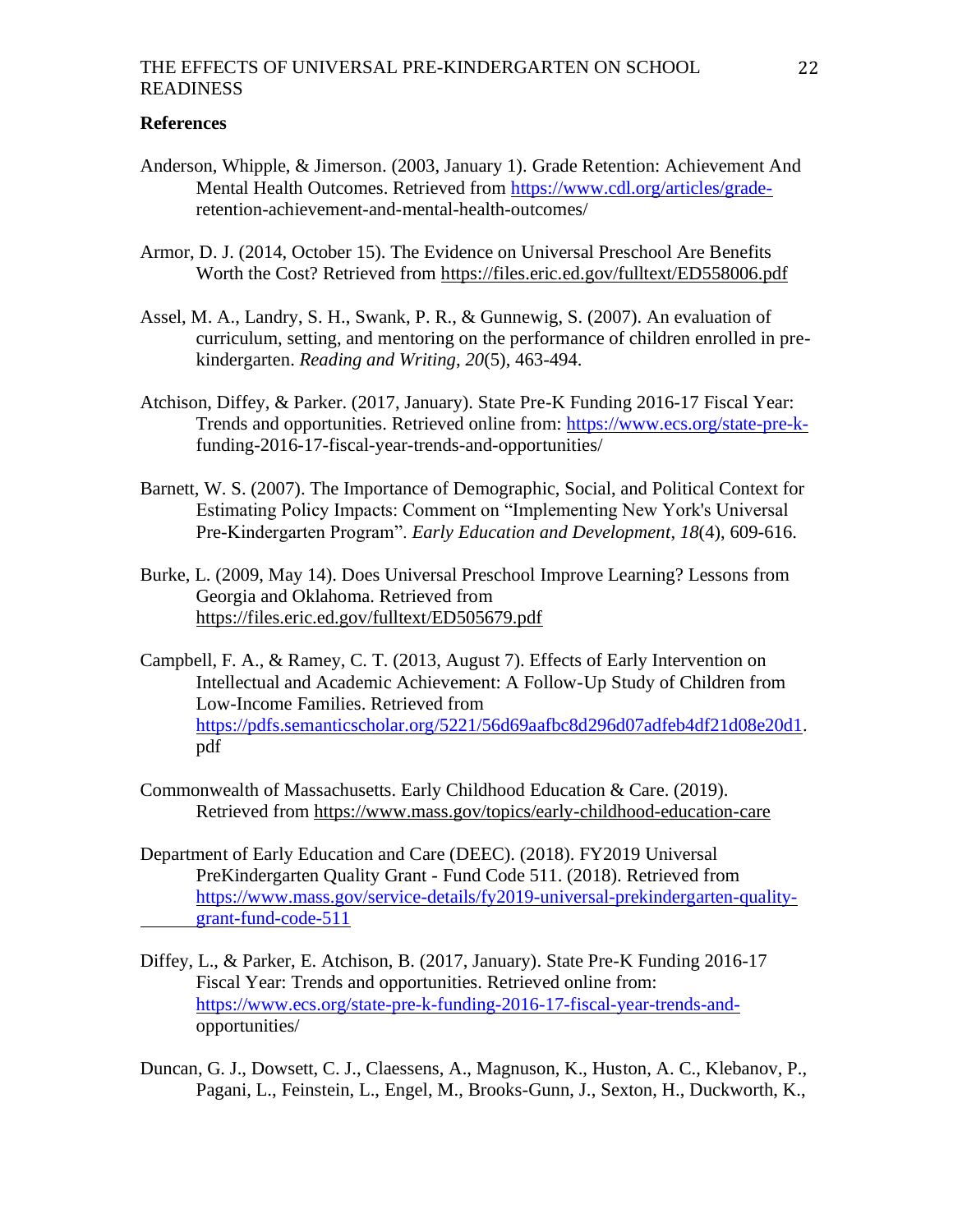Japel, C. (2006, November 14). School Readiness and Later Achievement. Retrieved from <http://discovery.ucl.ac.uk/10005971/1/Duckworth2007SchoolReadiness1428.pdf>

- Education Week. (2018, October 02). Map: Tracking the Common Core State Standards. Retrieved from [https://www.edweek.org/ew/section/multimedia/map-states](https://www.edweek.org/ew/section/multimedia/map-states-)academic-standards-common-core-or.html?cmp=cpc-goog-ew-dynamic ads&ccid=dynamic ads&ccag=common core dynamic&cckw=&cccv=dynamic ad&gclid=EAIaIQobChMI5N7wjvPf4QIVCl8NCh2XvQSeEAAYASAAEgKRIP D BwE
- Executive Office of Health and Human Services, & Office of Child Care Services. (n.d.). Massachusetts School Readiness Indicators Project. Retrieved from http://www.rikidscount.org/Portals/0/Uploads/Documents/Early Learning/Getting Ready/Massachusetts Draft.pdf
- Fitzpatrick, M. D. (2008). Starting school at four: The effect of universal prekindergarten on children's academic achievement. The BE Journal of Economic Analysis & Policy, 8(1).
- Gatenio, S. (2002, April). Working Paper Series. Taking A Giant Step: A Case Study Of New York City's Efforts To Implement Universal Pre-Kindergarten Services. Retrieved from<https://files.eric.ed.gov/fulltext/ED473929.pdf>
- Gormley, W. T., & Gayer, T. (2005). Promoting school readiness in Oklahoma an evaluation of Tulsa's pre-k program. *Journal of Human resources*, *40*(3), 533- 558.
- Gormley, W. T., Gayer, T., Phillips, D., & Dawson, B. (2005). The effects of universal pre-K on cognitive development. Developmental psychology, 41(6), 872.
- Gormley, W. T., Phillips, D., & Gayer, T. (2008). Preschool Programs Can Boost School Readiness. Retrieved from [https://static.newamerica.org/attachments/5726-early](https://static.newamerica.org/attachments/5726-early-)ed-roundup-week-of-june-23-june-27/gromleySOM.ce1611d48495400dbbd51f1e7bc96d6e.pdf
- Grand Canyon University, Center for Innovation in Research and Teaching. (n.d.). Analyzing Qualitative Data. Retrieved April, 2019, from [https://cirt.gcu.edu/research/developmentresources/research\\_ready/qualitative/ana](https://cirt.gcu.edu/research/developmentresources/research_ready/qualitative/ana%09lyzing_data) [lyzing\\_data](https://cirt.gcu.edu/research/developmentresources/research_ready/qualitative/ana%09lyzing_data)
- Head Start Approach to School Readiness Overview. (2018, December 24). Retrieved from [https://eclkc.ohs.acf.hhs.gov/school-readiness/article/head-start-approach](https://eclkc.ohs.acf.hhs.gov/school-readiness/article/head-start-approach-)school-readiness-overview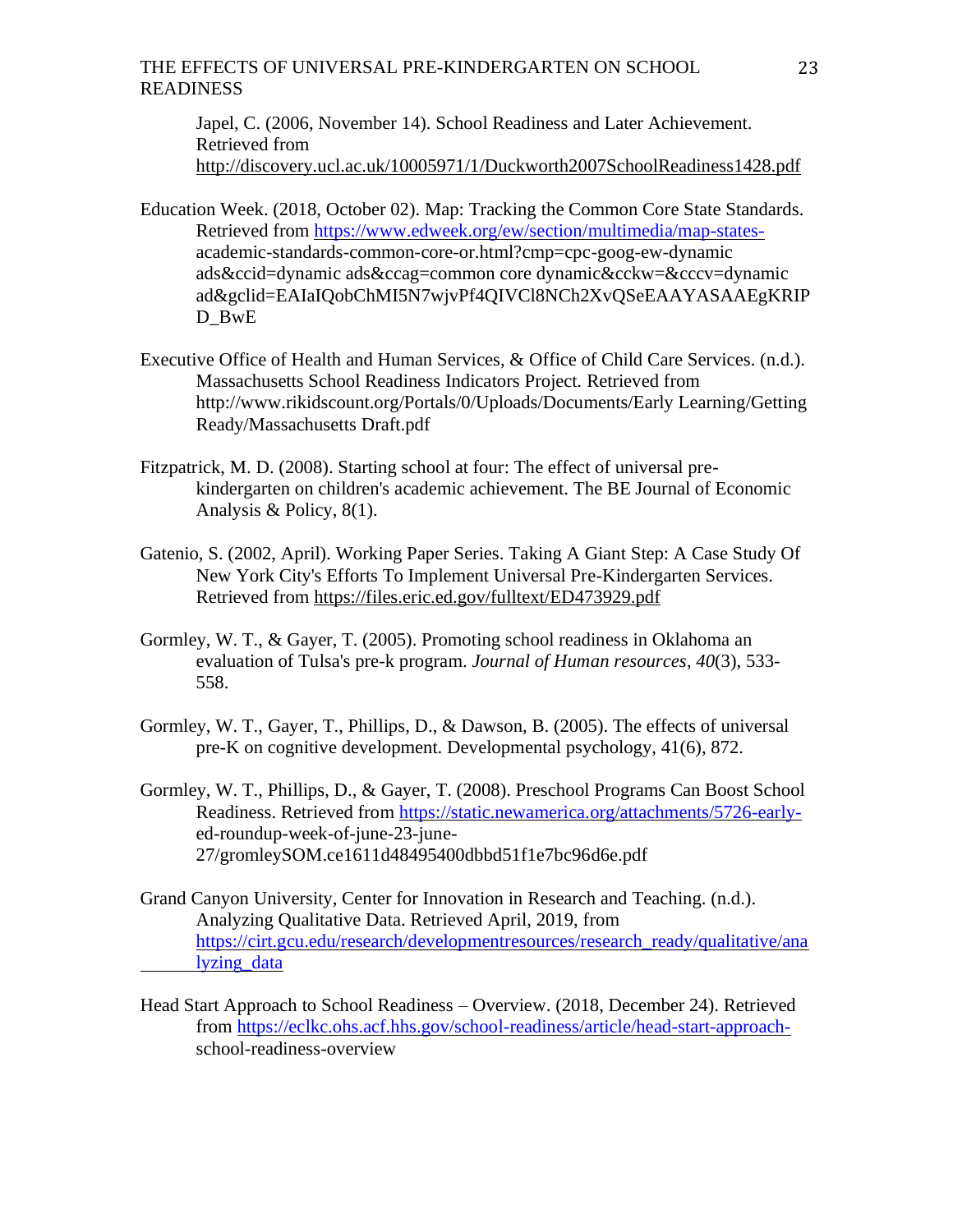- Invernizzi, M., Landrum, T. J., Teichman, A., & Townsend, M. (2010). Increased implementation of emergent literacy screening in pre-kindergarten. *Early Childhood Education Journal*, *37*(6), 437-446.
- Laosa, L. M., & Ainsworth, P. (2007). Is Public Pre-K Preparing Hispanic Children to Succeed in School? Retrieved from [http://nieer.org/wp](http://nieer.org/wp-content/uploads/2016/08/16-1.pdf)[content/uploads/2016/08/16-1.pdf](http://nieer.org/wp-content/uploads/2016/08/16-1.pdf)
- Lazarus, P. J., & Ortega, P. (2007). Universal Pre-Kindergarten in Conjunction with Universal Screenings: An Antidote to Grade Retention. Journal of Educational Research & Policy Studies, 7(1), 54-75.
- Massachusetts Department of Education (MADOE). Grade Retention in Massachusetts Public Schools: 2004-05. (2006, June). Retrieved from http://www.doe.mass.edu/infoservices/reports/retention/0405/report.pdf
- Massachusetts Department of Elementary. (2018). Current Frameworks. Retrieved from <http://www.doe.mass.edu/frameworks/current.html>
- NAEP Nations Report Card National Assessment of Educational Progress NAEP. (2019, March 26). Retrieved from<https://nces.ed.gov/nationsreportcard/>
- National Association for the Education of Young Children. (1995). A position statement, revised. *School readiness. Retrieved online April 10, 2019 at* www.naeyc.org/about/ positions/pdf/psready98.pdf. Massachusetts DOE. Full-Day Kindergarten. (2017, May 19). Retrieved from <http://www.doe.mass.edu/kindergarten/entry.aspx>
- Mead, S. (2017, June 1). Don't Overlook Pre-K Curriculum. Retrieved from [https://www.usnews.com/opinion/knowledge-bank/articles/2017-06-01/to](https://www.usnews.com/opinion/knowledge-bank/articles/2017-06-01/to-%09improve-preschool-learning-start-with-childrens-curriculum)[improve-preschool-learning-start-with-childrens-curriculum](https://www.usnews.com/opinion/knowledge-bank/articles/2017-06-01/to-%09improve-preschool-learning-start-with-childrens-curriculum)
- Miles. M. B., Huberman, A. M., & Saldana, J. Arizona State University, (n.d.). Qualitative Data Analysis- A Methods Sourcebook. Retrieved from [http://www.theculturelab.umd.edu/uploads/1/4/2/2/14225661/miles-huberman](http://www.theculturelab.umd.edu/uploads/1/4/2/2/14225661/miles-huberman-%09saldana-designing-matrix-and-network-displays.pdf)[saldana-designing-matrix-and-network-displays.pdf](http://www.theculturelab.umd.edu/uploads/1/4/2/2/14225661/miles-huberman-%09saldana-designing-matrix-and-network-displays.pdf)
- National Center on Early Childhood Quality Assurance. (2016, February). Early Learning Standards and Guidelines. Retrieved from [https://childcareta.acf.hhs.gov/sites/default/files/public/state\\_elgs\\_web\\_final\\_2.pd](https://childcareta.acf.hhs.gov/sites/default/files/public/state_elgs_web_final_2.pd%09f) [f](https://childcareta.acf.hhs.gov/sites/default/files/public/state_elgs_web_final_2.pd%09f)
- National Database of Child Care. (n.d.). Licensing Regulations. Retrieved from <https://childcareta.acf.hhs.gov/licensing>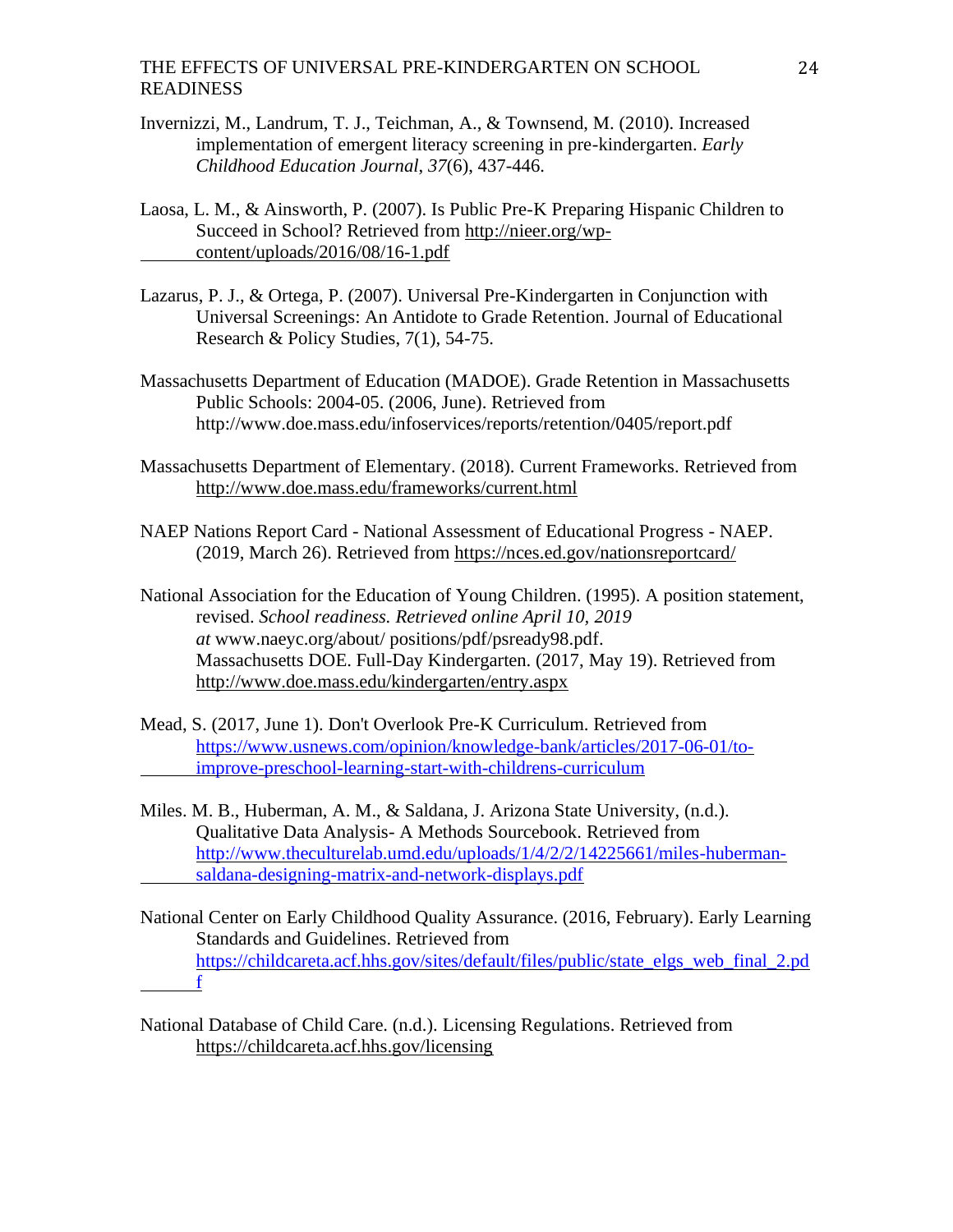- Parker, E., Diffey, L., Atchison, B., &. Education Commission of the States (ECS). (2018, February). How States Fund Pre-K - A Primer for Policy Makers. Retrieved from [https://www.ecs.org/wp-content/uploads/How-States-Fund-Pre-](https://www.ecs.org/wp-content/uploads/How-States-Fund-Pre-K_A-Primer-for-Policymakers.pdf)[K\\_A-Primer-for-Policymakers.pdf](https://www.ecs.org/wp-content/uploads/How-States-Fund-Pre-K_A-Primer-for-Policymakers.pdf)
- Rock, A. (2018). What is Universal Pre-K and How Can It Benefit My Preschooler? Retrieved from<https://www.verywellfamily.com/universal-pre-k-2764970>
- Ryan, G. W., & Bernard, H. R. (n.d.). Techniques to Identify Themes in Qualitative Data. Retrieved April, 2019, from [http://www.analytictech.com/mb870/readings/ryan](http://www.analytictech.com/mb870/readings/ryan-)bernard techniques to identify themes in.htm
- Strauss, A. (1987). Constant Comparison. Retrieved from <https://www.psychsoma.co.za/files/15methods.pdf>
- Samuels, C. (2019, April 17). State-Funded Pre-K Sees Slow Enrollment Growth, Says New National Report. Retrieved from [https://blogs.edweek.org/edweek/early\\_years/2019/04/state\\_preschool\\_sees\\_slow](https://blogs.edweek.org/edweek/early_years/2019/04/state_preschool_sees_slow%09enrollment_growth.html) [enrollment\\_growth.html](https://blogs.edweek.org/edweek/early_years/2019/04/state_preschool_sees_slow%09enrollment_growth.html)
- Soergel, A. (2018, May 14). U.S. News Ranks the 50 States. Retrieved from <https://www.usnews.com/news/best-states/rankings>
- U.C. Denver. (n.d.). Crafting a Literature Review. Retrieved from [http://www.ucdenver.edu/academics/colleges/SPA/CurrentStudents/academicreso](http://www.ucdenver.edu/academics/colleges/SPA/CurrentStudents/academicreso%09urces/Documents/Lit%20Review%20Updated_2014.pdf) [urces/Documents/Lit Review Updated\\_2014.pdf](http://www.ucdenver.edu/academics/colleges/SPA/CurrentStudents/academicreso%09urces/Documents/Lit%20Review%20Updated_2014.pdf)
- University of Bedfordshire. (n.d.). Writing the method section of a systematic literature review in a dissertation. Retrieved from [https://lrweb.beds.ac.uk/\\_\\_data/assets/pdf\\_file/0005/502169/Writing-the-method](https://lrweb.beds.ac.uk/__data/assets/pdf_file/0005/502169/Writing-the-method-%09section-of-a-systematic-lit-review-in-a-dissertation.pdf)[section-of-a-systematic-lit-review-in-a-dissertation.pdf](https://lrweb.beds.ac.uk/__data/assets/pdf_file/0005/502169/Writing-the-method-%09section-of-a-systematic-lit-review-in-a-dissertation.pdf)
- U.S. Department of Education, Office of Innovation and Improvement. (2009, July). State Regulation of Private Schools. Retrieved from https://www2.ed.gov/admins/comm/choice/regprivschl/regprivschl.pdf
- Walden University Writing Center. (n.d.). Literature Review Essentials: Identify Themes. Retrieved from [http://waldenwritingcenter.blogspot.com/2017/03/literature](http://waldenwritingcenter.blogspot.com/2017/03/literature-review-essentials-identify.html)[review-essentials-identify.html](http://waldenwritingcenter.blogspot.com/2017/03/literature-review-essentials-identify.html)
- Weisenfeld, G. G. (2018, May). NIEER Pre-K Data Snapshot: State Policies that Support Curriculum in Preschool. Retrieved from [http://nieer.org/wp](http://nieer.org/wp-content/uploads/2018/05/Yearbook-Data-Snapshot_Curriculum_5.23.18.pdf)[content/uploads/2018/05/Yearbook-Data-Snapshot\\_Curriculum\\_5.23.18.pdf](http://nieer.org/wp-content/uploads/2018/05/Yearbook-Data-Snapshot_Curriculum_5.23.18.pdf)

Preschoolteacher.org. *What is Early Childhood Education*? (2019). Retrieved from <https://www.preschoolteacher.org/what-is-early-childhood-education/>